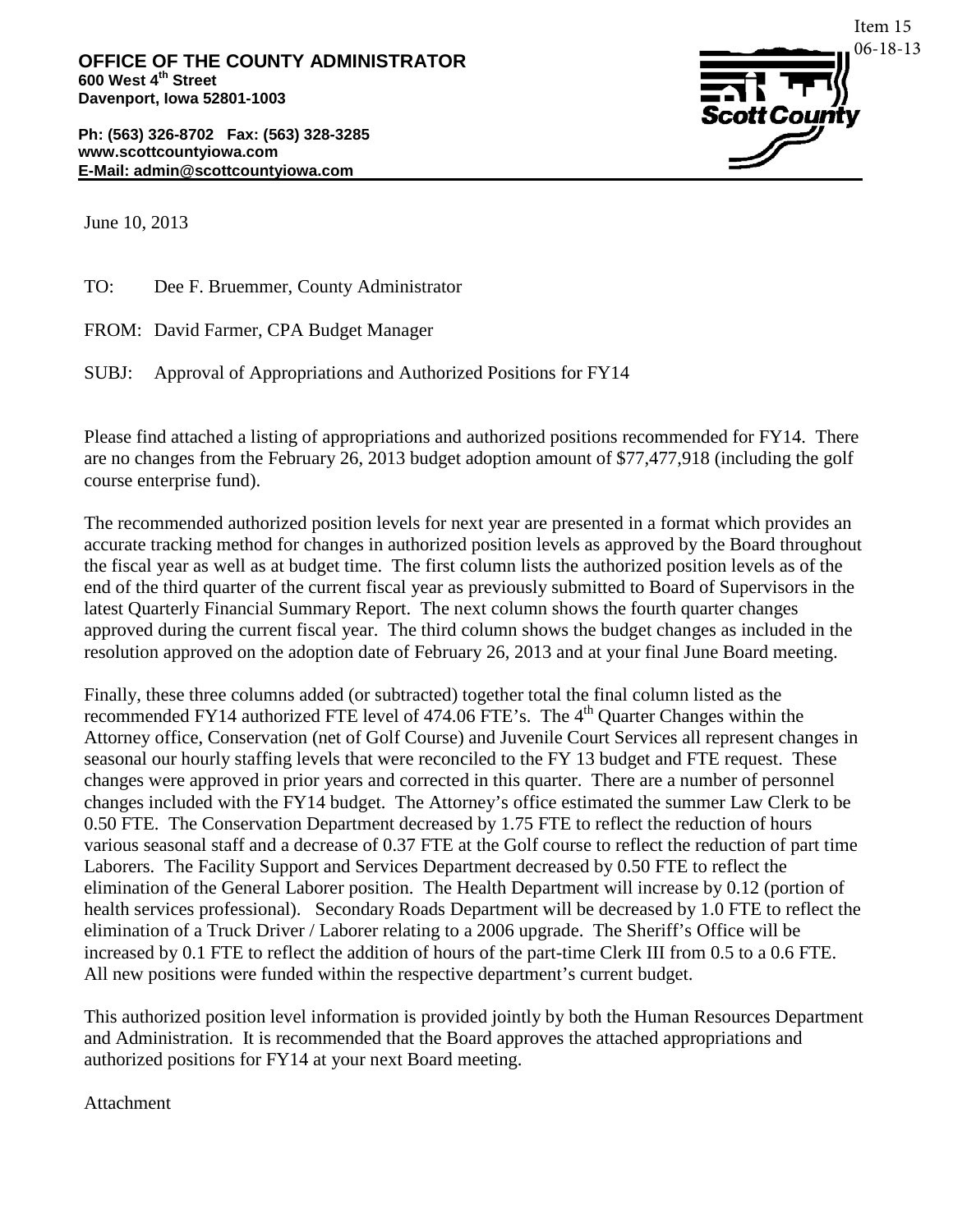#### **PERSONNEL SUMMARY (FTE's)**

|                                        | <b>FY13</b> | <b>FY13</b> | <b>FY14</b>    | <b>FY14</b> |
|----------------------------------------|-------------|-------------|----------------|-------------|
|                                        | as of       | 4th QTR     | <b>Budget</b>  | Adjusted    |
| <b>Department</b>                      | 03/31/13    | Changes     | <b>Changes</b> | <b>FTE</b>  |
|                                        |             |             |                |             |
| Administration                         | 3.50        |             |                | 3.50        |
| Attorney                               | 31.00       | (0.25)      | 0.75           | 31.50       |
| Auditor                                | 14.05       |             |                | 14.05       |
| Information Technology                 | 15.40       |             |                | 15.40       |
| <b>Facilities and Support Services</b> | 30.55       |             | (0.50)         | 30.05       |
| <b>Community Services</b>              | 10.00       |             |                | 10.00       |
| Conservation (net of golf course)      | 22.25       | 29.20       | (1.75)         | 49.70       |
| Health                                 | 43.85       |             |                | 43.85       |
| <b>Human Resources</b>                 | 4.50        |             | (1.00)         | 3.50        |
| Juvenile Court Services                | 15.00       | (0.80)      |                | 14.20       |
| Planning & Development                 | 4.08        |             |                | 4.08        |
| Recorder                               | 11.00       |             |                | 11.00       |
| Secondary Roads                        | 35.40       |             | (1.00)         | 34.40       |
| Sheriff                                | 157.75      |             | 0.10           | 157.85      |
| Supervisors                            | 5.00        |             |                | 5.00        |
| Treasurer                              | 28.00       |             |                | 28.00       |
| <b>SUBTOTAL</b>                        | 431.33      | 28.15       | (3.40)         | 456.08      |
|                                        |             |             |                |             |
| <b>Golf Course Enterprise</b>          | 19.35       | (1.00)      | (0.37)         | 17.98       |
| <b>TOTAL</b>                           | 450.68      | 27.15       | (3.77)         | 474.06      |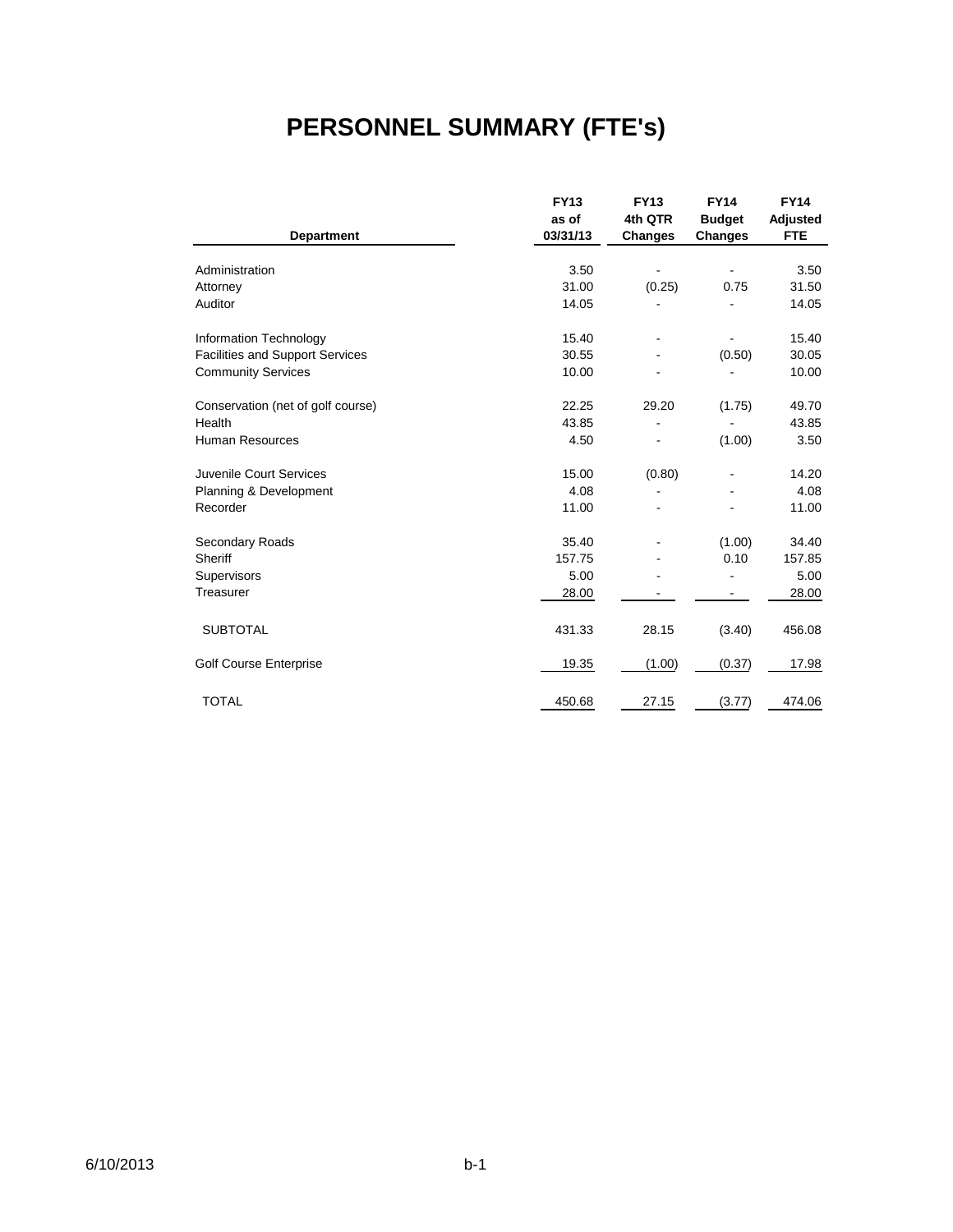|                   | <b>ORGANIZATION: Administration</b>                                                                                                                                                                                                                                                                                                                                                                                                                                                                                                                                                                                                                                                                                                                                                                                 | <b>FY13</b><br>as of             | <b>FY13</b><br>4th QTR | <b>FY14</b><br><b>Budget</b> | <b>FY14</b><br>Adjusted               |
|-------------------|---------------------------------------------------------------------------------------------------------------------------------------------------------------------------------------------------------------------------------------------------------------------------------------------------------------------------------------------------------------------------------------------------------------------------------------------------------------------------------------------------------------------------------------------------------------------------------------------------------------------------------------------------------------------------------------------------------------------------------------------------------------------------------------------------------------------|----------------------------------|------------------------|------------------------------|---------------------------------------|
| <u>POSITIONS:</u> |                                                                                                                                                                                                                                                                                                                                                                                                                                                                                                                                                                                                                                                                                                                                                                                                                     | 03/31/13                         | <b>Changes</b>         | <b>Changes</b>               | <b>FTE</b>                            |
|                   | A County Administrator                                                                                                                                                                                                                                                                                                                                                                                                                                                                                                                                                                                                                                                                                                                                                                                              | 1.00                             |                        |                              | 1.00                                  |
|                   | 805-A Assistant County Administrator                                                                                                                                                                                                                                                                                                                                                                                                                                                                                                                                                                                                                                                                                                                                                                                | 0.50                             |                        |                              | 0.50                                  |
|                   | 597-A Budget Manager                                                                                                                                                                                                                                                                                                                                                                                                                                                                                                                                                                                                                                                                                                                                                                                                | 1.00                             | ÷                      | $\overline{a}$               | 1.00                                  |
|                   | 366-A Budget Coordinator                                                                                                                                                                                                                                                                                                                                                                                                                                                                                                                                                                                                                                                                                                                                                                                            | ä,                               |                        |                              |                                       |
|                   | 298-A Administrative Assistant                                                                                                                                                                                                                                                                                                                                                                                                                                                                                                                                                                                                                                                                                                                                                                                      | 1.00                             |                        |                              | 1.00                                  |
|                   | <b>Total Positions</b>                                                                                                                                                                                                                                                                                                                                                                                                                                                                                                                                                                                                                                                                                                                                                                                              | 3.50                             |                        |                              | 3.50                                  |
|                   |                                                                                                                                                                                                                                                                                                                                                                                                                                                                                                                                                                                                                                                                                                                                                                                                                     | <b>FY13</b><br>as of<br>03/31/13 | <b>FY13</b><br>4th QTR | <b>FY14</b><br><b>Budget</b> | <b>FY14</b><br>Adjusted<br><b>FTE</b> |
|                   |                                                                                                                                                                                                                                                                                                                                                                                                                                                                                                                                                                                                                                                                                                                                                                                                                     |                                  | <b>Changes</b>         | <b>Changes</b>               |                                       |
|                   |                                                                                                                                                                                                                                                                                                                                                                                                                                                                                                                                                                                                                                                                                                                                                                                                                     | 1.00                             |                        |                              | 1.00                                  |
|                   |                                                                                                                                                                                                                                                                                                                                                                                                                                                                                                                                                                                                                                                                                                                                                                                                                     | 1.00                             |                        |                              | 1.00                                  |
|                   |                                                                                                                                                                                                                                                                                                                                                                                                                                                                                                                                                                                                                                                                                                                                                                                                                     | $\blacksquare$                   |                        | ÷.                           | $\blacksquare$                        |
|                   |                                                                                                                                                                                                                                                                                                                                                                                                                                                                                                                                                                                                                                                                                                                                                                                                                     |                                  |                        |                              | ä,                                    |
|                   |                                                                                                                                                                                                                                                                                                                                                                                                                                                                                                                                                                                                                                                                                                                                                                                                                     |                                  |                        |                              |                                       |
|                   |                                                                                                                                                                                                                                                                                                                                                                                                                                                                                                                                                                                                                                                                                                                                                                                                                     | 4.00                             | ÷.                     | $\sim$                       | 4.00                                  |
|                   |                                                                                                                                                                                                                                                                                                                                                                                                                                                                                                                                                                                                                                                                                                                                                                                                                     | 1.00                             | $\overline{a}$         |                              | 1.00                                  |
|                   |                                                                                                                                                                                                                                                                                                                                                                                                                                                                                                                                                                                                                                                                                                                                                                                                                     | $\blacksquare$                   |                        | 1.00                         | 1.00                                  |
|                   |                                                                                                                                                                                                                                                                                                                                                                                                                                                                                                                                                                                                                                                                                                                                                                                                                     | 9.00                             |                        | ä,                           | 9.00                                  |
|                   |                                                                                                                                                                                                                                                                                                                                                                                                                                                                                                                                                                                                                                                                                                                                                                                                                     | 1.00                             |                        |                              | 1.00                                  |
|                   |                                                                                                                                                                                                                                                                                                                                                                                                                                                                                                                                                                                                                                                                                                                                                                                                                     | 1.00                             |                        |                              | 1.00                                  |
|                   |                                                                                                                                                                                                                                                                                                                                                                                                                                                                                                                                                                                                                                                                                                                                                                                                                     | 1.00                             |                        |                              | 1.00                                  |
|                   |                                                                                                                                                                                                                                                                                                                                                                                                                                                                                                                                                                                                                                                                                                                                                                                                                     | 1.00                             | ÷.                     | $\overline{a}$               | 1.00                                  |
|                   |                                                                                                                                                                                                                                                                                                                                                                                                                                                                                                                                                                                                                                                                                                                                                                                                                     | 1.00                             | $\overline{a}$         | ÷.                           | 1.00                                  |
|                   |                                                                                                                                                                                                                                                                                                                                                                                                                                                                                                                                                                                                                                                                                                                                                                                                                     | 1.00                             |                        |                              | 1.00                                  |
|                   |                                                                                                                                                                                                                                                                                                                                                                                                                                                                                                                                                                                                                                                                                                                                                                                                                     | 1.00                             |                        |                              | 1.00                                  |
|                   |                                                                                                                                                                                                                                                                                                                                                                                                                                                                                                                                                                                                                                                                                                                                                                                                                     | 1.00                             |                        |                              | 1.00                                  |
|                   | <b>ORGANIZATION: Attorney</b><br><b>POSITIONS:</b><br>X County Attorney<br>X First Assistant Attorney<br>X Deputy First Assistant Attorney<br>X Assistant Attorney II<br>X Assistant Attorney I<br>611-A Attorney II<br>511-A Office Administrator<br>505-A Risk Manager<br>464-A Attorney I<br>323-A Case Expeditor<br>316-A Paralegal-Audio/Visual Production Spec<br>282-A Paralegal<br>282-A Executive Secretary/Paralegal<br>223-C Victim/Witness Coordinator<br>223-C Fine Payment Coordinator<br>214-C Administrative Assistant-Juvenile Court<br>214-C Intake Coordinator<br>194-C Legal Secretary-Civil Court<br>191-C Senior Clerk-Victim Witness<br>177-C Legal Secretary<br>162-C Clerk III<br>151-C Clerk II-Receptionist<br>151-C Clerk II-Data Entry<br>Z Summer Law Clerk<br><b>Total Positions</b> | 1.00                             |                        | L,                           | 1.00                                  |
|                   |                                                                                                                                                                                                                                                                                                                                                                                                                                                                                                                                                                                                                                                                                                                                                                                                                     | 1.00                             |                        |                              | 1.00                                  |
|                   |                                                                                                                                                                                                                                                                                                                                                                                                                                                                                                                                                                                                                                                                                                                                                                                                                     | 1.00                             | ÷.                     | $\overline{a}$               | 1.00                                  |
|                   |                                                                                                                                                                                                                                                                                                                                                                                                                                                                                                                                                                                                                                                                                                                                                                                                                     | 1.00                             | $\overline{a}$         | $\overline{a}$               | 1.00                                  |
|                   |                                                                                                                                                                                                                                                                                                                                                                                                                                                                                                                                                                                                                                                                                                                                                                                                                     | 1.00                             |                        | $\blacksquare$               | 1.00                                  |
|                   |                                                                                                                                                                                                                                                                                                                                                                                                                                                                                                                                                                                                                                                                                                                                                                                                                     | 1.00                             |                        | ä,                           | 1.00                                  |
|                   |                                                                                                                                                                                                                                                                                                                                                                                                                                                                                                                                                                                                                                                                                                                                                                                                                     | 1.00                             | (0.25)                 | (0.25)                       | 0.50                                  |
|                   |                                                                                                                                                                                                                                                                                                                                                                                                                                                                                                                                                                                                                                                                                                                                                                                                                     | 31.00                            | (0.25)                 | 0.75                         | 31.50                                 |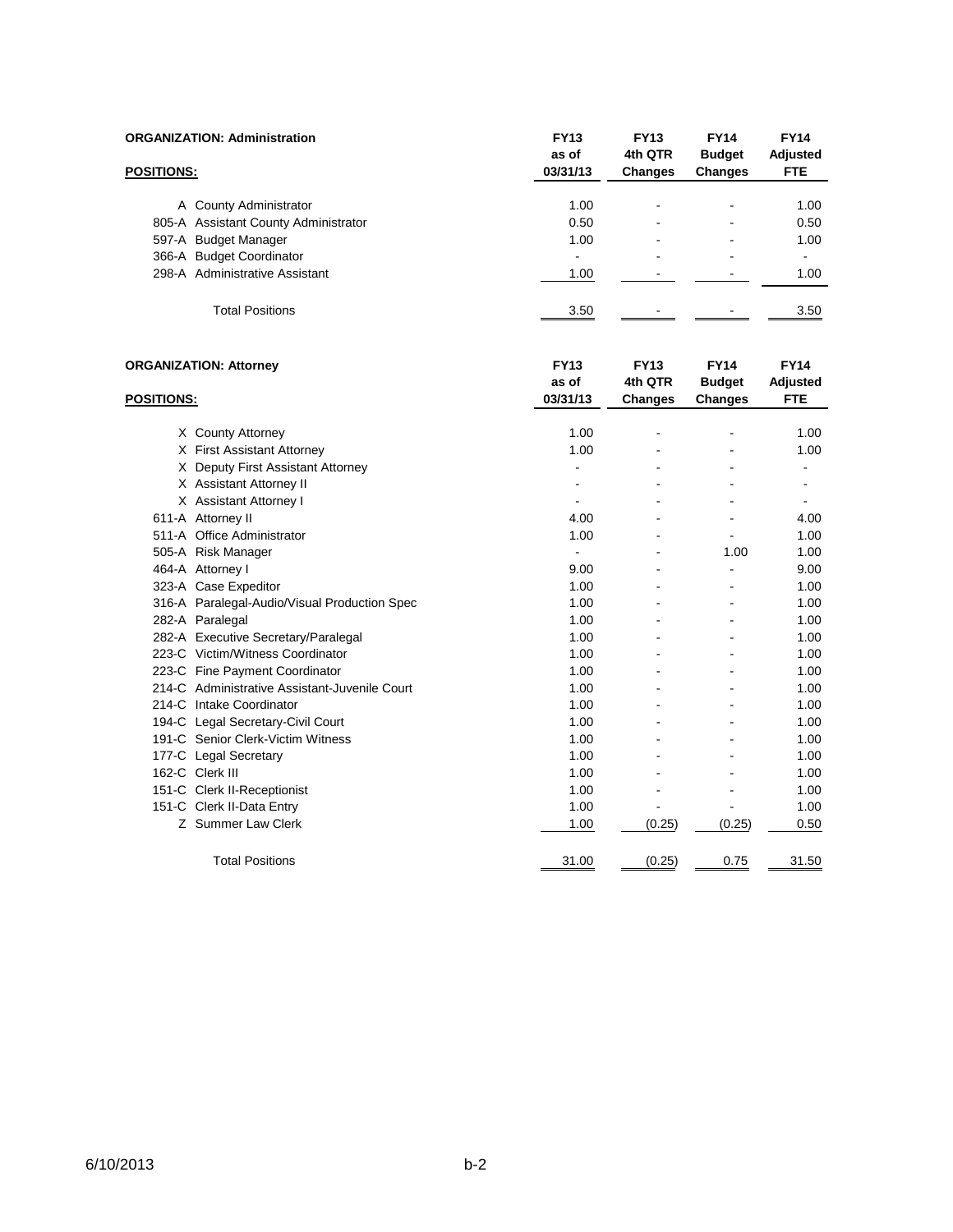|                   | <b>ORGANIZATION: Auditor</b>            | <b>FY13</b><br>as of | <b>FY13</b><br>4th QTR | <b>FY14</b><br><b>Budget</b> | <b>FY14</b><br>Adjusted |
|-------------------|-----------------------------------------|----------------------|------------------------|------------------------------|-------------------------|
| <b>POSITIONS:</b> |                                         | 03/31/13             | Changes                | Changes                      | <b>FTE</b>              |
|                   | X Auditor                               | 1.00                 | $\blacksquare$         | ۰                            | 1.00                    |
|                   | X Deputy Auditor-Elections              |                      |                        |                              |                         |
|                   | X Deputy Auditor-Tax                    | 1.00                 | ۰                      |                              | 1.00                    |
|                   | 677-A Accounting and Tax Manager        | 1.00                 | ٠                      |                              | 1.00                    |
|                   | 556-A Operations Manager                | 1.00                 | ۰                      |                              | 1.00                    |
|                   | 291-C Election Supervisor               | 1.00                 | ۰                      | ۰                            | 1.00                    |
|                   | 268-A GIS Parcel Maintenance Technician | 1.00                 | ۰                      |                              | 1.00                    |
|                   | 252-A Payroll Specialist                | 2.00                 | ۰                      |                              | 2.00                    |
|                   | 252-C Accounts Payable Specialist       | 1.50                 |                        |                              | 1.50                    |
|                   | 191-C Senior Clerk III Elections        | 2.00                 | ۰                      |                              | 2.00                    |
|                   | 177-A Official Records Clerk            | 0.90                 |                        |                              | 0.90                    |
|                   | 177-C Platroom Specialist               | 1.00                 | ۰                      |                              | 1.00                    |
|                   | 141-C Clerk II                          | 0.65                 |                        |                              | 0.65                    |
|                   | <b>Total Positions</b>                  | 14.05                |                        |                              | 14.05                   |

| <b>ORGANIZATION: Information Technology</b> |                                             | <b>FY13</b><br>as of | <b>FY13</b><br>4th QTR | <b>FY14</b><br><b>Budget</b> | <b>FY14</b><br>Adjusted |
|---------------------------------------------|---------------------------------------------|----------------------|------------------------|------------------------------|-------------------------|
|                                             |                                             | 03/31/13             | <b>Changes</b>         | <b>Changes</b>               | <b>FTE</b>              |
|                                             |                                             |                      |                        |                              |                         |
|                                             | 725-A Information Technology Director       | 1.00                 |                        |                              | 1.00                    |
|                                             | 556-A Geographic Information Systems Coord. | 1.00                 |                        |                              | 1.00                    |
|                                             | 519-A Network Infrastructure Supervisor     | 1.00                 |                        |                              | 1.00                    |
|                                             | 511-A Senior Programmer/Analyst             | 1.00                 |                        |                              | 1.00                    |
|                                             | 455-A Webmaster                             | 1.00                 |                        |                              | 1.00                    |
| <b>POSITIONS:</b><br>162-A Clerk III        | 445-A Programmer/Analyst II                 | 2.00                 |                        |                              | 2.00                    |
|                                             | 406-A Network Systems Administrator         | 5.00                 |                        |                              | 5.00                    |
|                                             | 323-A GIS Analyst                           | 1.00                 |                        |                              | 1.00                    |
|                                             | 187-A Desktop support Specialist            | 2.00                 |                        |                              | 2.00                    |
|                                             |                                             | 0.40                 |                        |                              | 0.40                    |
|                                             | <b>Total Positions</b>                      | 15.40                |                        |                              | 15.40                   |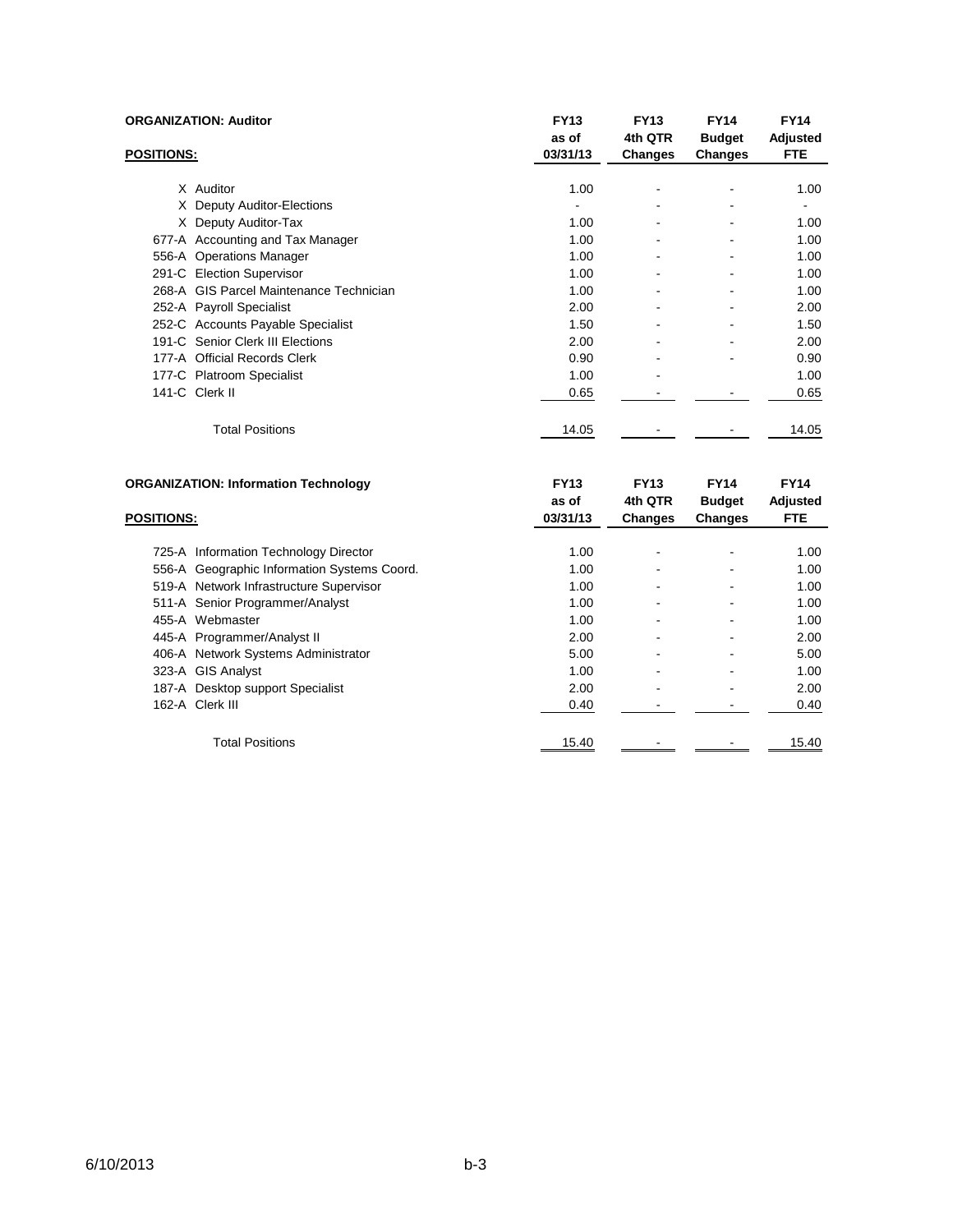| <b>ORGANIZATION: Facilities and Support Services</b> |                                                   | <b>FY13</b><br>as of | <b>FY13</b><br>4th QTR         | <b>FY14</b>                         | <b>FY14</b>      |
|------------------------------------------------------|---------------------------------------------------|----------------------|--------------------------------|-------------------------------------|------------------|
| <b>POSITIONS:</b>                                    |                                                   | 03/31/13             | Changes                        | <b>Budget</b><br>Changes            | Adjusted<br>FTE. |
|                                                      |                                                   |                      |                                |                                     |                  |
|                                                      | 725-A Director of Facilities and Support Services | 1.00                 | $\qquad \qquad \blacksquare$   |                                     | 1.00             |
|                                                      | 417-A Operations Manager-FSS                      | 1.00                 | ۰                              | ۰                                   | 1.00             |
|                                                      | 300-A Maintenance Coordinator                     | 1.00                 | ۰                              |                                     | 1.00             |
|                                                      | 268-C Maintenance Specialist                      | 4.00                 |                                |                                     | 4.00             |
|                                                      | 268-C Maintenance Electronic Systems Technician   | 2.00                 |                                |                                     | 2.00             |
|                                                      | 252-A Purchasing Specialist                       | 1.00                 |                                |                                     | 1.00             |
|                                                      | 238-A Custodial & Security Coordinator            | 1.00                 |                                |                                     | 1.00             |
|                                                      | 182-C Maintenance Worker                          | 1.00                 | $\overline{\phantom{a}}$       | ۰                                   | 1.00             |
|                                                      | 177-C Senior Clerk                                | 1.00                 |                                |                                     | 1.00             |
|                                                      | 162-C Lead Custodial Worker                       | 2.00                 |                                |                                     | 2.00             |
|                                                      | 141-C Clerk II/Support Services                   | 2.00                 |                                |                                     | 2.00             |
|                                                      | 141-C Clerk II/Scanning                           | 3.00                 |                                |                                     | 3.00             |
|                                                      | 130-C Custodial Worker                            | 9.05                 |                                |                                     | 9.05             |
|                                                      | 83-C General Laborer                              | 1.50                 |                                | (0.50)                              | 1.00             |
|                                                      | <b>Total Positions</b>                            | 30.55                |                                | (0.50)                              | 30.05            |
|                                                      | <b>ORGANIZATION: Community Services</b>           | <b>FY13</b>          | <b>FY13</b><br>$\cdots$ $\sim$ | <b>FY14</b><br><b>December 2014</b> | <b>FY14</b>      |

| <b>POSITIONS:</b> |                                   | as of<br>03/31/13 | 4th QTR<br>Changes | <b>Budget</b><br>Changes | <b>Adjusted</b><br><b>FTE</b> |
|-------------------|-----------------------------------|-------------------|--------------------|--------------------------|-------------------------------|
|                   | 725-A Community Services Director | 1.00              | $\blacksquare$     | $\overline{\phantom{a}}$ | 1.00                          |
|                   | 430-A Case Aide Supervisor        | 1.00              | $\blacksquare$     | ۰                        | 1.00                          |
| 430-A             | Mental Health Coordinator         | 1.00              | $\blacksquare$     | ٠                        | 1.00                          |
|                   | 298-A Veterans Director/Case Aide | 1.00              | $\blacksquare$     |                          | 1.00                          |
|                   | 271-C Office Manager              | 1.00              | $\blacksquare$     | ۰                        | 1.00                          |
|                   | 252-C Case Aide                   | 2.00              | $\blacksquare$     | ٠                        | 2.00                          |
|                   | 162-C Clerk III/Secretary         | 1.00              | $\blacksquare$     | ٠                        | 1.00                          |
|                   | 162-C Clerk II/Receptionist       | 0.85              | $\blacksquare$     | ٠                        | 0.85                          |
|                   | 141-C Clerk II/Receptionist       | 0.15              | $\blacksquare$     | ٠                        | 0.15                          |
|                   | Z Mental Health Advocate          | 1.00              |                    |                          | 1.00                          |
|                   | <b>Total Positions</b>            | 10.00             |                    |                          | 10.00                         |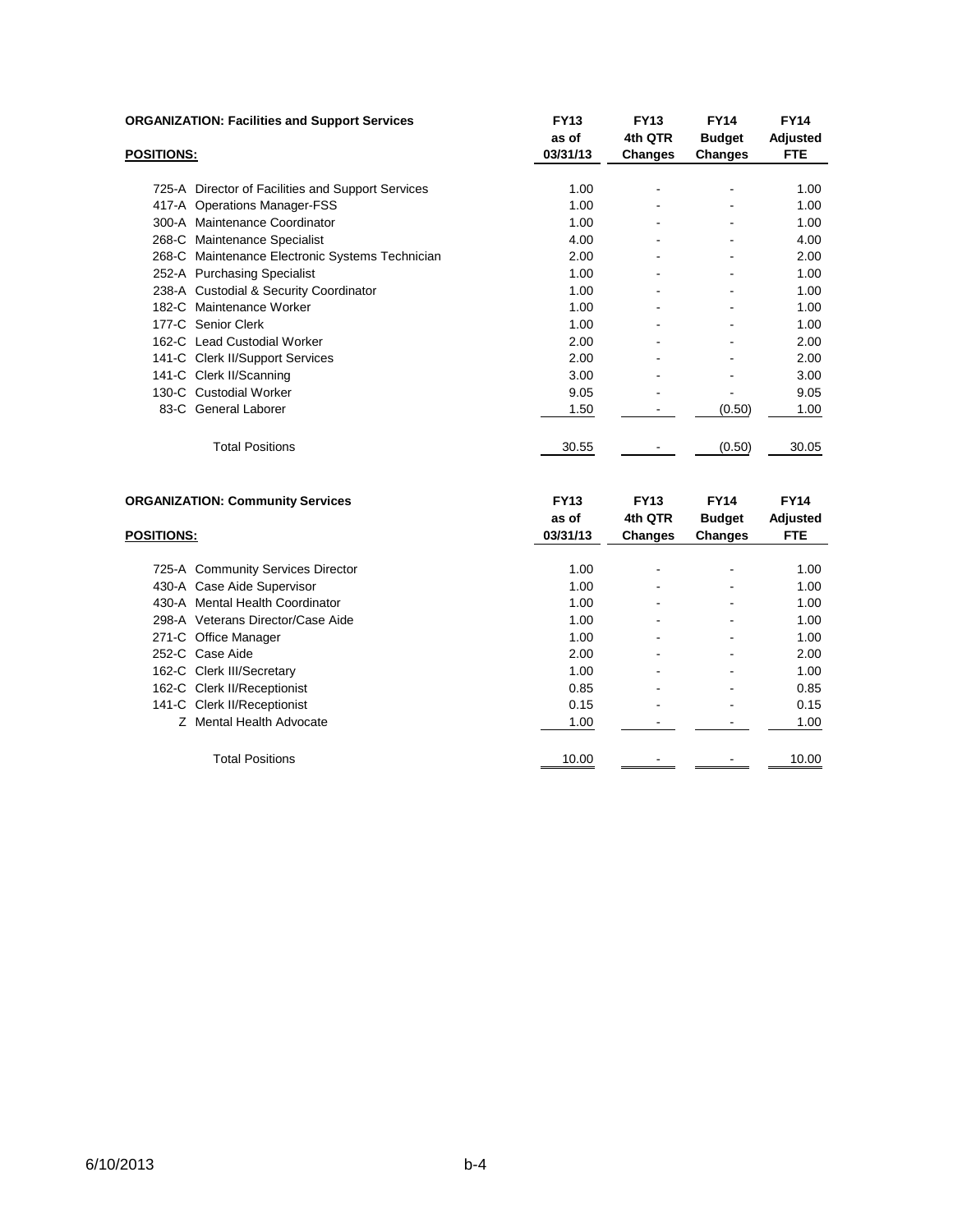|                   | <b>ORGANIZATION: Conservation (Net of Golf Operations)</b> | <b>FY13</b><br>as of | <b>FY13</b><br>4th QTR | <b>FY14</b><br><b>Budget</b> | <b>FY14</b><br><b>Adjusted</b> |
|-------------------|------------------------------------------------------------|----------------------|------------------------|------------------------------|--------------------------------|
| <b>POSITIONS:</b> |                                                            | 03/31/13             | <b>Changes</b>         | <b>Changes</b>               | <b>FTE</b>                     |
|                   |                                                            |                      |                        |                              |                                |
|                   | 775-A Director                                             | 1.00                 |                        |                              | 1.00                           |
|                   | 540-A Deputy Director                                      | 1.00                 |                        |                              | 1.00                           |
|                   | 470-A Park Manager<br>382-A Naturalist/Director            | 2.00<br>1.00         |                        |                              | 2.00<br>1.00                   |
|                   | 271-A Naturalist                                           | 1.00                 |                        |                              | 1.00                           |
|                   | 262-A Park Ranger                                          | 5.00                 |                        |                              | 5.00                           |
|                   | 252-A Administrative Assistant                             | 1.00                 |                        |                              | 1.00                           |
|                   | 220-A Park Crew Leader                                     | 1.00                 |                        |                              | 1.00                           |
|                   | 187-A Pioneer Village Site Coordinator                     | 1.00                 |                        |                              | 1.00                           |
|                   | 187-A Equipment Specialist                                 | 1.00                 |                        | 1.00                         | 2.00                           |
|                   | 187-A Equipment Mechanic                                   | 1.00                 |                        | (1.00)                       |                                |
|                   | 187-A Park Maintenance Technician                          | 4.00                 |                        |                              | 4.00                           |
|                   | 141-A Clerk II                                             | 1.00                 |                        |                              | 1.00                           |
|                   | 99-A Cody Homestead Site Coordinator                       | 0.75                 |                        |                              | 0.75                           |
|                   | Z Seasonal Park Maintainance(WLP,SCP. PV)                  |                      | 8.02                   | (0.50)                       | 7.52                           |
|                   | Z Seasonal Pool Manager (SCP)                              |                      | 0.41                   | (0.12)                       | 0.29                           |
|                   | Z Seasonal Asst Pool Manager (SCP)                         |                      | 0.33                   | (0.12)                       | 0.21                           |
|                   | Z Seasonal Lifeguard (WLP, SCP)                            |                      | 7.24                   | (0.50)                       | 6.74                           |
|                   | Z Seasonal Pool Concessions (SCP)                          | 0.50                 | 0.82                   | (0.16)                       | 1.16                           |
|                   | Z Seasonal Beach/Boathouse Concessions                     |                      | 1.80                   |                              | 1.80                           |
|                   | Z Seasonal Beach Manager (WLP)                             |                      | 0.29                   |                              | 0.29                           |
|                   | Z Seasonal Asst Beach Manager (WLP)                        |                      | 0.23                   |                              | 0.23                           |
|                   | Z Seasonal Park Patrol (WLP, SCP)                          |                      | 2.17                   |                              | 2.17                           |
|                   | Z Seasonal Park Attendants (WLP, SCP, BSP)                 |                      | 2.84                   | 0.11                         | 2.95                           |
|                   | Z Seasonal Naturalist                                      |                      | 0.80                   | (0.14)                       | 0.66                           |
|                   | Z Seasonal Maintenance - Caretaker                         |                      | 2.50                   | (0.32)                       | 2.18                           |
|                   | Z Seasonal Day Camp/Apothecary (PV)                        |                      | 1.56                   |                              | 1.56                           |
|                   | Z Seasonal Concession Worker (Cody)                        | $\blacksquare$       | 0.19                   | $\blacksquare$               | 0.19                           |
|                   | <b>Total Positions</b>                                     | 22.25                | 29.20                  | (1.75)                       | 49.70                          |
|                   |                                                            |                      |                        |                              |                                |

| <b>ORGANIZATION: Glynns Creek Golf Course</b> |                                            | <b>FY13</b><br>as of | <b>FY13</b><br>4th QTR | <b>FY14</b><br><b>Budget</b> | <b>FY14</b><br>Adjusted |
|-----------------------------------------------|--------------------------------------------|----------------------|------------------------|------------------------------|-------------------------|
| <b>POSITIONS:</b>                             |                                            | 03/31/13             | Changes                | <b>Changes</b>               | <b>FTE</b>              |
|                                               | 462-A Golf Pro/Manager                     | 1.00                 |                        |                              | 1.00                    |
|                                               | 462-A Golf Course Superintendent           | 1.00                 | -                      |                              | 1.00                    |
|                                               | 220-A Assistant Golf Course Superintendent | 1.00                 |                        |                              | 1.00                    |
|                                               | 187-A Turf Equipment Specialist            | 1.00                 | -                      |                              | 1.00                    |
|                                               | 162-A Maintenance Technician               | 2.00                 | (1.00)                 |                              | 1.00                    |
|                                               | Z Seasonal Assistant Golf Professional     | 0.75                 |                        | (0.02)                       | 0.73                    |
|                                               | Z Seasonal Golf Pro Staff                  | 7.05                 | ۰                      | 0.43                         | 7.48                    |
|                                               | Z Seasonal Part-Time Laborers              | 5.55                 |                        | (0.78)                       | 4.77                    |
|                                               | <b>Total Positions</b>                     | 19.35                | (1.00)                 | (0.37)                       | 17.98                   |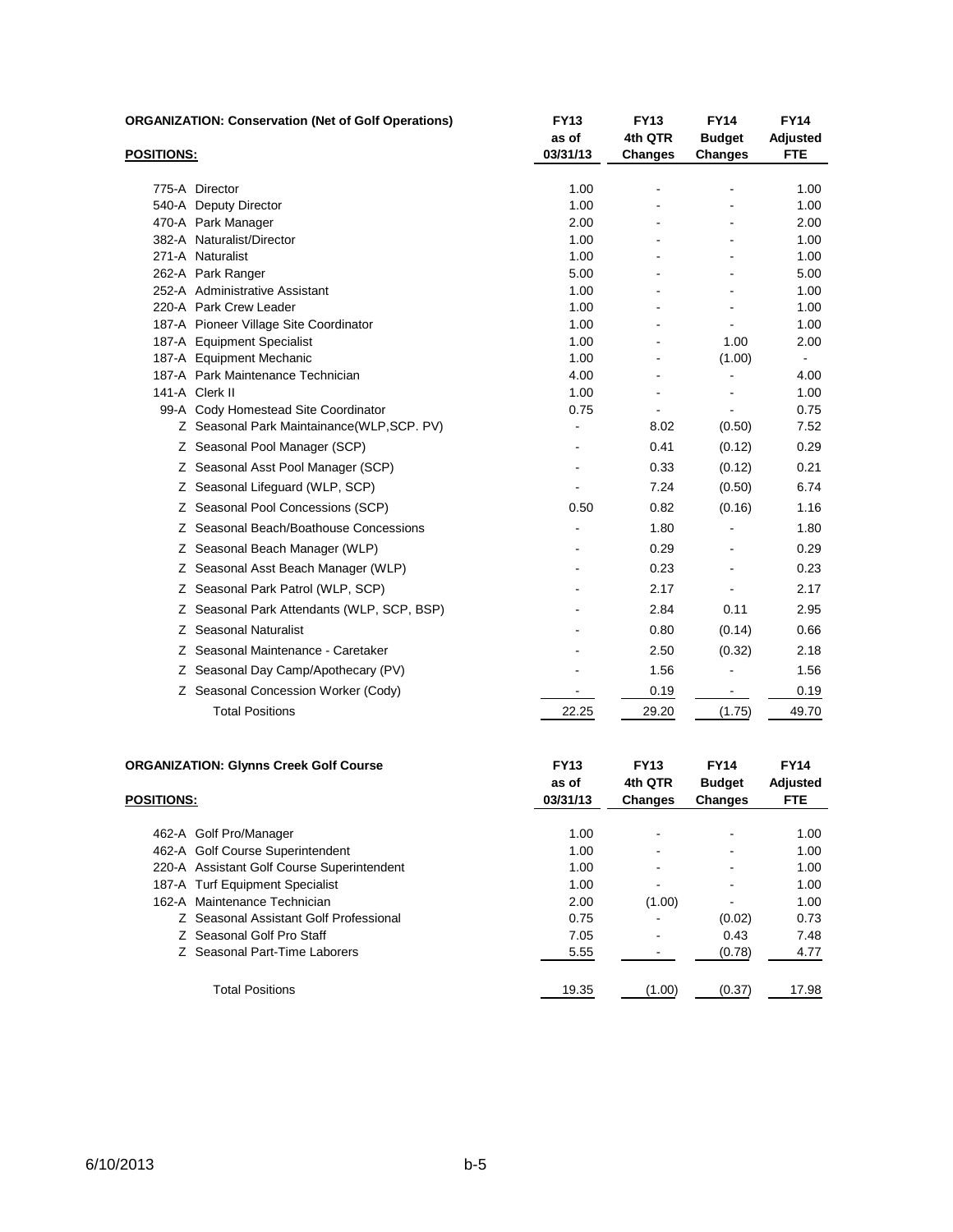| <b>FTE</b><br>03/31/13<br><b>POSITIONS:</b><br><b>Changes</b><br><b>Changes</b><br>805-A Health Director<br>1.00<br>1.00<br>÷,<br>$\blacksquare$<br>1.00<br>571-A Deputy Director<br>1.00<br>470-A Clinical Services Coordinator<br>1.00<br>1.00<br>1.00<br>417-A Community Health Coordinator<br>1.00<br>417-A Environmental Health Coordinator<br>1.00<br>1.00<br>417-A Public Health Services Coordinator<br>1.00<br>1.00<br>417-A Correctional Health Coordinator<br>1.00<br>1.00<br>397-A Clinical Services Specialist<br>1.00<br>1.00<br>366-A Public Health Nurse<br>9.00<br>9.00<br>355-A Community Health Consultant<br>4.60<br>4.60<br>355-A Community Health Intervention Specialist<br>1.00<br>1.00<br>355-A Environmental Health Specialist<br>7.00<br>7.00<br>323-A Child Health Consultant<br>2.00<br>2.00<br>۰<br>۰<br>271-A Community Dental Consultant<br>1.00<br>1.00<br>$\overline{a}$<br>252-A Administrative Office Assistant<br>1.00<br>1.00<br>230-A Public Health Nurse-LPN<br>ä,<br>209-A Medical Assistant<br>2.00<br>2.00<br>198-A Medical Lab Technician<br>0.75<br>0.75<br>$\overline{a}$<br>177-A Lab Technician<br>2.00<br>2.00<br>162-A Resource Specialist<br>141-A Resource Assistant<br>3.45<br>3.45<br>Z Interpreters<br>$\overline{a}$<br>Z Environmental Health Intern<br>0.25<br>0.25<br>Z Health Services Professional<br>1.80<br>0.12<br>1.92<br>$\blacksquare$<br><b>Total Positions</b><br>43.85<br>43.97<br><b>ORGANIZATION: Human Resources</b><br><b>FY14</b><br><b>FY13</b><br><b>FY13</b><br><b>FY14</b><br>4th QTR<br>as of<br><b>Budget</b><br><b>Adjusted</b><br><b>FTE</b><br>03/31/13<br><b>POSITIONS:</b><br><b>Changes</b><br><b>Changes</b><br>0.50<br>0.50<br>805-A Assistant County Administrator<br>$\overline{a}$<br>505-A Risk Manager<br>1.00<br>(1.00)<br>$\blacksquare$<br>323-A Human Resources Generalist<br>2.00<br>2.00<br>198-A Benefits Coordinator<br>1.00<br>1.00<br>$\overline{a}$<br>$\blacksquare$<br><b>Total Positions</b><br>(1.00)<br>4.50<br>3.50<br><b>FY14</b><br><b>FY14</b><br><b>ORGANIZATION: Juvenile Court Services</b><br><b>FY13</b><br><b>FY13</b><br>4th QTR<br>as of<br><b>Budget</b><br><b>Adjusted</b><br>03/31/13<br>FTE<br><b>POSITIONS:</b><br><b>Changes</b><br><b>Changes</b><br>571-A Juvenile Detention Center Director<br>1.00<br>1.00<br>323-A Shift Supervisor<br>2.00<br>2.00<br>238-J Detention Youth Counselors<br>215-A Detenton Youth Supervisor<br>12.00<br>(0.80)<br>11.20<br>$\blacksquare$<br><b>Total Positions</b><br>15.00<br>(0.80)<br>14.20<br>$\qquad \qquad \blacksquare$ | <b>ORGANIZATION: Health</b> |  | <b>FY13</b><br>as of | <b>FY13</b><br>4th QTR | <b>FY14</b><br><b>Budget</b> | <b>FY14</b><br><b>Adjusted</b> |
|-----------------------------------------------------------------------------------------------------------------------------------------------------------------------------------------------------------------------------------------------------------------------------------------------------------------------------------------------------------------------------------------------------------------------------------------------------------------------------------------------------------------------------------------------------------------------------------------------------------------------------------------------------------------------------------------------------------------------------------------------------------------------------------------------------------------------------------------------------------------------------------------------------------------------------------------------------------------------------------------------------------------------------------------------------------------------------------------------------------------------------------------------------------------------------------------------------------------------------------------------------------------------------------------------------------------------------------------------------------------------------------------------------------------------------------------------------------------------------------------------------------------------------------------------------------------------------------------------------------------------------------------------------------------------------------------------------------------------------------------------------------------------------------------------------------------------------------------------------------------------------------------------------------------------------------------------------------------------------------------------------------------------------------------------------------------------------------------------------------------------------------------------------------------------------------------------------------------------------------------------------------------------------------------------------------------------------------------------------------------------------------------------------------------------------------------------------------------------------------------------------------------------------------------------------------------------------------------------------|-----------------------------|--|----------------------|------------------------|------------------------------|--------------------------------|
|                                                                                                                                                                                                                                                                                                                                                                                                                                                                                                                                                                                                                                                                                                                                                                                                                                                                                                                                                                                                                                                                                                                                                                                                                                                                                                                                                                                                                                                                                                                                                                                                                                                                                                                                                                                                                                                                                                                                                                                                                                                                                                                                                                                                                                                                                                                                                                                                                                                                                                                                                                                                     |                             |  |                      |                        |                              |                                |
|                                                                                                                                                                                                                                                                                                                                                                                                                                                                                                                                                                                                                                                                                                                                                                                                                                                                                                                                                                                                                                                                                                                                                                                                                                                                                                                                                                                                                                                                                                                                                                                                                                                                                                                                                                                                                                                                                                                                                                                                                                                                                                                                                                                                                                                                                                                                                                                                                                                                                                                                                                                                     |                             |  |                      |                        |                              |                                |
|                                                                                                                                                                                                                                                                                                                                                                                                                                                                                                                                                                                                                                                                                                                                                                                                                                                                                                                                                                                                                                                                                                                                                                                                                                                                                                                                                                                                                                                                                                                                                                                                                                                                                                                                                                                                                                                                                                                                                                                                                                                                                                                                                                                                                                                                                                                                                                                                                                                                                                                                                                                                     |                             |  |                      |                        |                              |                                |
|                                                                                                                                                                                                                                                                                                                                                                                                                                                                                                                                                                                                                                                                                                                                                                                                                                                                                                                                                                                                                                                                                                                                                                                                                                                                                                                                                                                                                                                                                                                                                                                                                                                                                                                                                                                                                                                                                                                                                                                                                                                                                                                                                                                                                                                                                                                                                                                                                                                                                                                                                                                                     |                             |  |                      |                        |                              |                                |
|                                                                                                                                                                                                                                                                                                                                                                                                                                                                                                                                                                                                                                                                                                                                                                                                                                                                                                                                                                                                                                                                                                                                                                                                                                                                                                                                                                                                                                                                                                                                                                                                                                                                                                                                                                                                                                                                                                                                                                                                                                                                                                                                                                                                                                                                                                                                                                                                                                                                                                                                                                                                     |                             |  |                      |                        |                              |                                |
|                                                                                                                                                                                                                                                                                                                                                                                                                                                                                                                                                                                                                                                                                                                                                                                                                                                                                                                                                                                                                                                                                                                                                                                                                                                                                                                                                                                                                                                                                                                                                                                                                                                                                                                                                                                                                                                                                                                                                                                                                                                                                                                                                                                                                                                                                                                                                                                                                                                                                                                                                                                                     |                             |  |                      |                        |                              |                                |
|                                                                                                                                                                                                                                                                                                                                                                                                                                                                                                                                                                                                                                                                                                                                                                                                                                                                                                                                                                                                                                                                                                                                                                                                                                                                                                                                                                                                                                                                                                                                                                                                                                                                                                                                                                                                                                                                                                                                                                                                                                                                                                                                                                                                                                                                                                                                                                                                                                                                                                                                                                                                     |                             |  |                      |                        |                              |                                |
|                                                                                                                                                                                                                                                                                                                                                                                                                                                                                                                                                                                                                                                                                                                                                                                                                                                                                                                                                                                                                                                                                                                                                                                                                                                                                                                                                                                                                                                                                                                                                                                                                                                                                                                                                                                                                                                                                                                                                                                                                                                                                                                                                                                                                                                                                                                                                                                                                                                                                                                                                                                                     |                             |  |                      |                        |                              |                                |
|                                                                                                                                                                                                                                                                                                                                                                                                                                                                                                                                                                                                                                                                                                                                                                                                                                                                                                                                                                                                                                                                                                                                                                                                                                                                                                                                                                                                                                                                                                                                                                                                                                                                                                                                                                                                                                                                                                                                                                                                                                                                                                                                                                                                                                                                                                                                                                                                                                                                                                                                                                                                     |                             |  |                      |                        |                              |                                |
|                                                                                                                                                                                                                                                                                                                                                                                                                                                                                                                                                                                                                                                                                                                                                                                                                                                                                                                                                                                                                                                                                                                                                                                                                                                                                                                                                                                                                                                                                                                                                                                                                                                                                                                                                                                                                                                                                                                                                                                                                                                                                                                                                                                                                                                                                                                                                                                                                                                                                                                                                                                                     |                             |  |                      |                        |                              |                                |
|                                                                                                                                                                                                                                                                                                                                                                                                                                                                                                                                                                                                                                                                                                                                                                                                                                                                                                                                                                                                                                                                                                                                                                                                                                                                                                                                                                                                                                                                                                                                                                                                                                                                                                                                                                                                                                                                                                                                                                                                                                                                                                                                                                                                                                                                                                                                                                                                                                                                                                                                                                                                     |                             |  |                      |                        |                              |                                |
|                                                                                                                                                                                                                                                                                                                                                                                                                                                                                                                                                                                                                                                                                                                                                                                                                                                                                                                                                                                                                                                                                                                                                                                                                                                                                                                                                                                                                                                                                                                                                                                                                                                                                                                                                                                                                                                                                                                                                                                                                                                                                                                                                                                                                                                                                                                                                                                                                                                                                                                                                                                                     |                             |  |                      |                        |                              |                                |
|                                                                                                                                                                                                                                                                                                                                                                                                                                                                                                                                                                                                                                                                                                                                                                                                                                                                                                                                                                                                                                                                                                                                                                                                                                                                                                                                                                                                                                                                                                                                                                                                                                                                                                                                                                                                                                                                                                                                                                                                                                                                                                                                                                                                                                                                                                                                                                                                                                                                                                                                                                                                     |                             |  |                      |                        |                              |                                |
|                                                                                                                                                                                                                                                                                                                                                                                                                                                                                                                                                                                                                                                                                                                                                                                                                                                                                                                                                                                                                                                                                                                                                                                                                                                                                                                                                                                                                                                                                                                                                                                                                                                                                                                                                                                                                                                                                                                                                                                                                                                                                                                                                                                                                                                                                                                                                                                                                                                                                                                                                                                                     |                             |  |                      |                        |                              |                                |
|                                                                                                                                                                                                                                                                                                                                                                                                                                                                                                                                                                                                                                                                                                                                                                                                                                                                                                                                                                                                                                                                                                                                                                                                                                                                                                                                                                                                                                                                                                                                                                                                                                                                                                                                                                                                                                                                                                                                                                                                                                                                                                                                                                                                                                                                                                                                                                                                                                                                                                                                                                                                     |                             |  |                      |                        |                              |                                |
|                                                                                                                                                                                                                                                                                                                                                                                                                                                                                                                                                                                                                                                                                                                                                                                                                                                                                                                                                                                                                                                                                                                                                                                                                                                                                                                                                                                                                                                                                                                                                                                                                                                                                                                                                                                                                                                                                                                                                                                                                                                                                                                                                                                                                                                                                                                                                                                                                                                                                                                                                                                                     |                             |  |                      |                        |                              |                                |
|                                                                                                                                                                                                                                                                                                                                                                                                                                                                                                                                                                                                                                                                                                                                                                                                                                                                                                                                                                                                                                                                                                                                                                                                                                                                                                                                                                                                                                                                                                                                                                                                                                                                                                                                                                                                                                                                                                                                                                                                                                                                                                                                                                                                                                                                                                                                                                                                                                                                                                                                                                                                     |                             |  |                      |                        |                              |                                |
|                                                                                                                                                                                                                                                                                                                                                                                                                                                                                                                                                                                                                                                                                                                                                                                                                                                                                                                                                                                                                                                                                                                                                                                                                                                                                                                                                                                                                                                                                                                                                                                                                                                                                                                                                                                                                                                                                                                                                                                                                                                                                                                                                                                                                                                                                                                                                                                                                                                                                                                                                                                                     |                             |  |                      |                        |                              |                                |
|                                                                                                                                                                                                                                                                                                                                                                                                                                                                                                                                                                                                                                                                                                                                                                                                                                                                                                                                                                                                                                                                                                                                                                                                                                                                                                                                                                                                                                                                                                                                                                                                                                                                                                                                                                                                                                                                                                                                                                                                                                                                                                                                                                                                                                                                                                                                                                                                                                                                                                                                                                                                     |                             |  |                      |                        |                              |                                |
|                                                                                                                                                                                                                                                                                                                                                                                                                                                                                                                                                                                                                                                                                                                                                                                                                                                                                                                                                                                                                                                                                                                                                                                                                                                                                                                                                                                                                                                                                                                                                                                                                                                                                                                                                                                                                                                                                                                                                                                                                                                                                                                                                                                                                                                                                                                                                                                                                                                                                                                                                                                                     |                             |  |                      |                        |                              |                                |
|                                                                                                                                                                                                                                                                                                                                                                                                                                                                                                                                                                                                                                                                                                                                                                                                                                                                                                                                                                                                                                                                                                                                                                                                                                                                                                                                                                                                                                                                                                                                                                                                                                                                                                                                                                                                                                                                                                                                                                                                                                                                                                                                                                                                                                                                                                                                                                                                                                                                                                                                                                                                     |                             |  |                      |                        |                              |                                |
|                                                                                                                                                                                                                                                                                                                                                                                                                                                                                                                                                                                                                                                                                                                                                                                                                                                                                                                                                                                                                                                                                                                                                                                                                                                                                                                                                                                                                                                                                                                                                                                                                                                                                                                                                                                                                                                                                                                                                                                                                                                                                                                                                                                                                                                                                                                                                                                                                                                                                                                                                                                                     |                             |  |                      |                        |                              |                                |
|                                                                                                                                                                                                                                                                                                                                                                                                                                                                                                                                                                                                                                                                                                                                                                                                                                                                                                                                                                                                                                                                                                                                                                                                                                                                                                                                                                                                                                                                                                                                                                                                                                                                                                                                                                                                                                                                                                                                                                                                                                                                                                                                                                                                                                                                                                                                                                                                                                                                                                                                                                                                     |                             |  |                      |                        |                              |                                |
|                                                                                                                                                                                                                                                                                                                                                                                                                                                                                                                                                                                                                                                                                                                                                                                                                                                                                                                                                                                                                                                                                                                                                                                                                                                                                                                                                                                                                                                                                                                                                                                                                                                                                                                                                                                                                                                                                                                                                                                                                                                                                                                                                                                                                                                                                                                                                                                                                                                                                                                                                                                                     |                             |  |                      |                        |                              |                                |
|                                                                                                                                                                                                                                                                                                                                                                                                                                                                                                                                                                                                                                                                                                                                                                                                                                                                                                                                                                                                                                                                                                                                                                                                                                                                                                                                                                                                                                                                                                                                                                                                                                                                                                                                                                                                                                                                                                                                                                                                                                                                                                                                                                                                                                                                                                                                                                                                                                                                                                                                                                                                     |                             |  |                      |                        |                              |                                |
|                                                                                                                                                                                                                                                                                                                                                                                                                                                                                                                                                                                                                                                                                                                                                                                                                                                                                                                                                                                                                                                                                                                                                                                                                                                                                                                                                                                                                                                                                                                                                                                                                                                                                                                                                                                                                                                                                                                                                                                                                                                                                                                                                                                                                                                                                                                                                                                                                                                                                                                                                                                                     |                             |  |                      |                        |                              |                                |
|                                                                                                                                                                                                                                                                                                                                                                                                                                                                                                                                                                                                                                                                                                                                                                                                                                                                                                                                                                                                                                                                                                                                                                                                                                                                                                                                                                                                                                                                                                                                                                                                                                                                                                                                                                                                                                                                                                                                                                                                                                                                                                                                                                                                                                                                                                                                                                                                                                                                                                                                                                                                     |                             |  |                      |                        |                              |                                |
|                                                                                                                                                                                                                                                                                                                                                                                                                                                                                                                                                                                                                                                                                                                                                                                                                                                                                                                                                                                                                                                                                                                                                                                                                                                                                                                                                                                                                                                                                                                                                                                                                                                                                                                                                                                                                                                                                                                                                                                                                                                                                                                                                                                                                                                                                                                                                                                                                                                                                                                                                                                                     |                             |  |                      |                        |                              |                                |
|                                                                                                                                                                                                                                                                                                                                                                                                                                                                                                                                                                                                                                                                                                                                                                                                                                                                                                                                                                                                                                                                                                                                                                                                                                                                                                                                                                                                                                                                                                                                                                                                                                                                                                                                                                                                                                                                                                                                                                                                                                                                                                                                                                                                                                                                                                                                                                                                                                                                                                                                                                                                     |                             |  |                      |                        |                              |                                |
|                                                                                                                                                                                                                                                                                                                                                                                                                                                                                                                                                                                                                                                                                                                                                                                                                                                                                                                                                                                                                                                                                                                                                                                                                                                                                                                                                                                                                                                                                                                                                                                                                                                                                                                                                                                                                                                                                                                                                                                                                                                                                                                                                                                                                                                                                                                                                                                                                                                                                                                                                                                                     |                             |  |                      |                        |                              |                                |
|                                                                                                                                                                                                                                                                                                                                                                                                                                                                                                                                                                                                                                                                                                                                                                                                                                                                                                                                                                                                                                                                                                                                                                                                                                                                                                                                                                                                                                                                                                                                                                                                                                                                                                                                                                                                                                                                                                                                                                                                                                                                                                                                                                                                                                                                                                                                                                                                                                                                                                                                                                                                     |                             |  |                      |                        |                              |                                |
|                                                                                                                                                                                                                                                                                                                                                                                                                                                                                                                                                                                                                                                                                                                                                                                                                                                                                                                                                                                                                                                                                                                                                                                                                                                                                                                                                                                                                                                                                                                                                                                                                                                                                                                                                                                                                                                                                                                                                                                                                                                                                                                                                                                                                                                                                                                                                                                                                                                                                                                                                                                                     |                             |  |                      |                        |                              |                                |
|                                                                                                                                                                                                                                                                                                                                                                                                                                                                                                                                                                                                                                                                                                                                                                                                                                                                                                                                                                                                                                                                                                                                                                                                                                                                                                                                                                                                                                                                                                                                                                                                                                                                                                                                                                                                                                                                                                                                                                                                                                                                                                                                                                                                                                                                                                                                                                                                                                                                                                                                                                                                     |                             |  |                      |                        |                              |                                |
|                                                                                                                                                                                                                                                                                                                                                                                                                                                                                                                                                                                                                                                                                                                                                                                                                                                                                                                                                                                                                                                                                                                                                                                                                                                                                                                                                                                                                                                                                                                                                                                                                                                                                                                                                                                                                                                                                                                                                                                                                                                                                                                                                                                                                                                                                                                                                                                                                                                                                                                                                                                                     |                             |  |                      |                        |                              |                                |
|                                                                                                                                                                                                                                                                                                                                                                                                                                                                                                                                                                                                                                                                                                                                                                                                                                                                                                                                                                                                                                                                                                                                                                                                                                                                                                                                                                                                                                                                                                                                                                                                                                                                                                                                                                                                                                                                                                                                                                                                                                                                                                                                                                                                                                                                                                                                                                                                                                                                                                                                                                                                     |                             |  |                      |                        |                              |                                |
|                                                                                                                                                                                                                                                                                                                                                                                                                                                                                                                                                                                                                                                                                                                                                                                                                                                                                                                                                                                                                                                                                                                                                                                                                                                                                                                                                                                                                                                                                                                                                                                                                                                                                                                                                                                                                                                                                                                                                                                                                                                                                                                                                                                                                                                                                                                                                                                                                                                                                                                                                                                                     |                             |  |                      |                        |                              |                                |
|                                                                                                                                                                                                                                                                                                                                                                                                                                                                                                                                                                                                                                                                                                                                                                                                                                                                                                                                                                                                                                                                                                                                                                                                                                                                                                                                                                                                                                                                                                                                                                                                                                                                                                                                                                                                                                                                                                                                                                                                                                                                                                                                                                                                                                                                                                                                                                                                                                                                                                                                                                                                     |                             |  |                      |                        |                              |                                |
|                                                                                                                                                                                                                                                                                                                                                                                                                                                                                                                                                                                                                                                                                                                                                                                                                                                                                                                                                                                                                                                                                                                                                                                                                                                                                                                                                                                                                                                                                                                                                                                                                                                                                                                                                                                                                                                                                                                                                                                                                                                                                                                                                                                                                                                                                                                                                                                                                                                                                                                                                                                                     |                             |  |                      |                        |                              |                                |
|                                                                                                                                                                                                                                                                                                                                                                                                                                                                                                                                                                                                                                                                                                                                                                                                                                                                                                                                                                                                                                                                                                                                                                                                                                                                                                                                                                                                                                                                                                                                                                                                                                                                                                                                                                                                                                                                                                                                                                                                                                                                                                                                                                                                                                                                                                                                                                                                                                                                                                                                                                                                     |                             |  |                      |                        |                              |                                |
|                                                                                                                                                                                                                                                                                                                                                                                                                                                                                                                                                                                                                                                                                                                                                                                                                                                                                                                                                                                                                                                                                                                                                                                                                                                                                                                                                                                                                                                                                                                                                                                                                                                                                                                                                                                                                                                                                                                                                                                                                                                                                                                                                                                                                                                                                                                                                                                                                                                                                                                                                                                                     |                             |  |                      |                        |                              |                                |
|                                                                                                                                                                                                                                                                                                                                                                                                                                                                                                                                                                                                                                                                                                                                                                                                                                                                                                                                                                                                                                                                                                                                                                                                                                                                                                                                                                                                                                                                                                                                                                                                                                                                                                                                                                                                                                                                                                                                                                                                                                                                                                                                                                                                                                                                                                                                                                                                                                                                                                                                                                                                     |                             |  |                      |                        |                              |                                |
|                                                                                                                                                                                                                                                                                                                                                                                                                                                                                                                                                                                                                                                                                                                                                                                                                                                                                                                                                                                                                                                                                                                                                                                                                                                                                                                                                                                                                                                                                                                                                                                                                                                                                                                                                                                                                                                                                                                                                                                                                                                                                                                                                                                                                                                                                                                                                                                                                                                                                                                                                                                                     |                             |  |                      |                        |                              |                                |
|                                                                                                                                                                                                                                                                                                                                                                                                                                                                                                                                                                                                                                                                                                                                                                                                                                                                                                                                                                                                                                                                                                                                                                                                                                                                                                                                                                                                                                                                                                                                                                                                                                                                                                                                                                                                                                                                                                                                                                                                                                                                                                                                                                                                                                                                                                                                                                                                                                                                                                                                                                                                     |                             |  |                      |                        |                              |                                |
|                                                                                                                                                                                                                                                                                                                                                                                                                                                                                                                                                                                                                                                                                                                                                                                                                                                                                                                                                                                                                                                                                                                                                                                                                                                                                                                                                                                                                                                                                                                                                                                                                                                                                                                                                                                                                                                                                                                                                                                                                                                                                                                                                                                                                                                                                                                                                                                                                                                                                                                                                                                                     |                             |  |                      |                        |                              |                                |
|                                                                                                                                                                                                                                                                                                                                                                                                                                                                                                                                                                                                                                                                                                                                                                                                                                                                                                                                                                                                                                                                                                                                                                                                                                                                                                                                                                                                                                                                                                                                                                                                                                                                                                                                                                                                                                                                                                                                                                                                                                                                                                                                                                                                                                                                                                                                                                                                                                                                                                                                                                                                     |                             |  |                      |                        |                              |                                |
|                                                                                                                                                                                                                                                                                                                                                                                                                                                                                                                                                                                                                                                                                                                                                                                                                                                                                                                                                                                                                                                                                                                                                                                                                                                                                                                                                                                                                                                                                                                                                                                                                                                                                                                                                                                                                                                                                                                                                                                                                                                                                                                                                                                                                                                                                                                                                                                                                                                                                                                                                                                                     |                             |  |                      |                        |                              |                                |
|                                                                                                                                                                                                                                                                                                                                                                                                                                                                                                                                                                                                                                                                                                                                                                                                                                                                                                                                                                                                                                                                                                                                                                                                                                                                                                                                                                                                                                                                                                                                                                                                                                                                                                                                                                                                                                                                                                                                                                                                                                                                                                                                                                                                                                                                                                                                                                                                                                                                                                                                                                                                     |                             |  |                      |                        |                              |                                |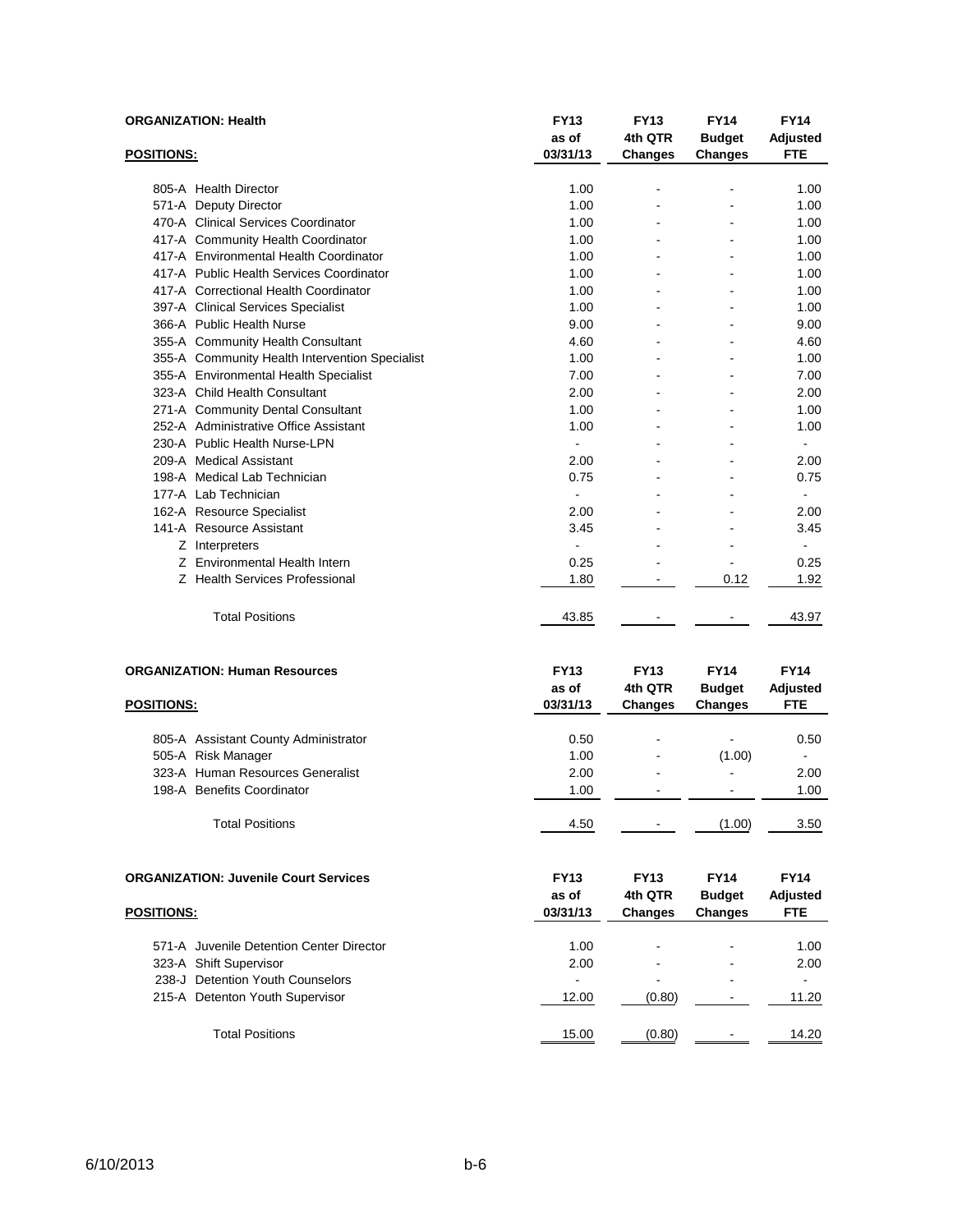| <b>ORGANIZATION: Planning &amp; Development</b> |                                         | <b>FY13</b>       | <b>FY13</b>              | <b>FY14</b>                     | <b>FY14</b>            |
|-------------------------------------------------|-----------------------------------------|-------------------|--------------------------|---------------------------------|------------------------|
| <b>POSITIONS:</b>                               |                                         | as of<br>03/31/13 | 4th QTR<br>Changes       | <b>Budget</b><br><b>Changes</b> | Adjusted<br><b>FTE</b> |
|                                                 | 608-A Planning & Development Director   | 0.40              | $\overline{\phantom{a}}$ | ٠                               | 0.40                   |
|                                                 | 314-C Building Inspector                | 1.00              | $\overline{\phantom{a}}$ | -                               | 1.00                   |
|                                                 | 252-A Planning & Development Specialist | 1.00              | $\overline{\phantom{a}}$ | -                               | 1.00                   |
|                                                 | 162-A Clerk III                         | 0.25              | ÷                        |                                 | 0.25                   |
|                                                 | Z Weed/Zoning Enforcement Aide          | 0.58              | ٠                        |                                 | 0.58                   |
|                                                 | Z Planning Intern                       | 0.25              |                          |                                 | 0.25                   |
|                                                 | <b>Total Positions</b>                  | 4.08              | -                        |                                 | 4.08                   |

| <b>ORGANIZATION: Recorder</b> | <b>FY13</b><br>as of           | <b>FY13</b><br>4th QTR | <b>FY14</b><br><b>Budget</b> | <b>FY14</b><br>Adjusted  |       |
|-------------------------------|--------------------------------|------------------------|------------------------------|--------------------------|-------|
| <b>POSITIONS:</b>             |                                | 03/31/13               | Changes                      | Changes                  | FTE.  |
|                               |                                |                        |                              |                          |       |
|                               | X Recorder                     | 1.00                   |                              | $\overline{\phantom{0}}$ | 1.00  |
| Y                             | Second Deputy                  | 1.00                   |                              | $\blacksquare$           | 1.00  |
|                               | 496-A Operations Manager       | 1.00                   |                              | $\blacksquare$           | 1.00  |
|                               | 191-C Real Estate Specialist   | 1.00                   |                              | $\overline{\phantom{0}}$ | 1.00  |
|                               | 191-C Vital Records Specialist | 1.00                   |                              | $\blacksquare$           | 1.00  |
|                               | 162-C Clerk III                | 1.00                   |                              | $\blacksquare$           | 1.00  |
|                               | 141-C Clerk II                 | 5.00                   |                              |                          | 5.00  |
|                               | <b>Total Positions</b>         | 11.00                  |                              |                          | 11.00 |

|                   | <b>ORGANIZATION: Secondary Roads</b> | <b>FY13</b> | <b>FY13</b>    | <b>FY14</b>   | <b>FY14</b>     |
|-------------------|--------------------------------------|-------------|----------------|---------------|-----------------|
|                   |                                      | as of       | 4th QTR        | <b>Budget</b> | <b>Adjusted</b> |
| <b>POSITIONS:</b> |                                      | 03/31/13    | <b>Changes</b> | Changes       | <b>FTE</b>      |
|                   |                                      |             |                |               |                 |
|                   | 864-A County Engineer                | 1.00        |                |               | 1.00            |
|                   | 634-A Assistant County Engineer      | 1.00        |                |               | 1.00            |
|                   | 430-A Secondary Roads Superintendent | 1.00        |                |               | 1.00            |
|                   | 300-A Engineering Aide II            | 2.00        |                |               | 2.00            |
|                   | 233-A Shop Supervisor                | 1.00        |                |               | 1.00            |
|                   | 203-A Administrative Assistant       | 1.00        |                |               | 1.00            |
|                   | 213-B Crew Leader/Operator I         | 3.00        |                |               | 3.00            |
|                   | 204-A Office Leader                  |             |                |               | ۰               |
| 199-B             | Sign Crew Leader                     | 1.00        |                |               | 1.00            |
| 187-B             | Mechanic                             | 2.00        |                |               | 2.00            |
| 187-B             | Shop Control Clerk                   | 1.00        |                |               | 1.00            |
| 174-B             | Heavy Equipment Operator III         | 7.00        |                |               | 7.00            |
| 174-B             | Sign Crew Technician                 | 1.00        |                |               | 1.00            |
| 163-B             | <b>Truck Crew Coordinator</b>        | 1.00        |                |               | 1.00            |
| 162-A             | Clerk III                            | 0.25        |                |               | 0.25            |
| 153-B             | <b>Truck Driver/Laborer</b>          | 11.00       |                | (1.00)        | 10.00           |
| Ζ                 | <b>Engineering Intern</b>            | 0.25        |                |               | 0.25            |
| Z                 | Seasonal Maintenance Worker          | 0.60        |                |               | 0.60            |
| Ζ                 | Eldridge Garage Caretaker            | 0.30        |                |               | 0.30            |
|                   |                                      |             |                |               |                 |
|                   | <b>Total Positions</b>               | 35.40       |                | (1.00)        | 34.40           |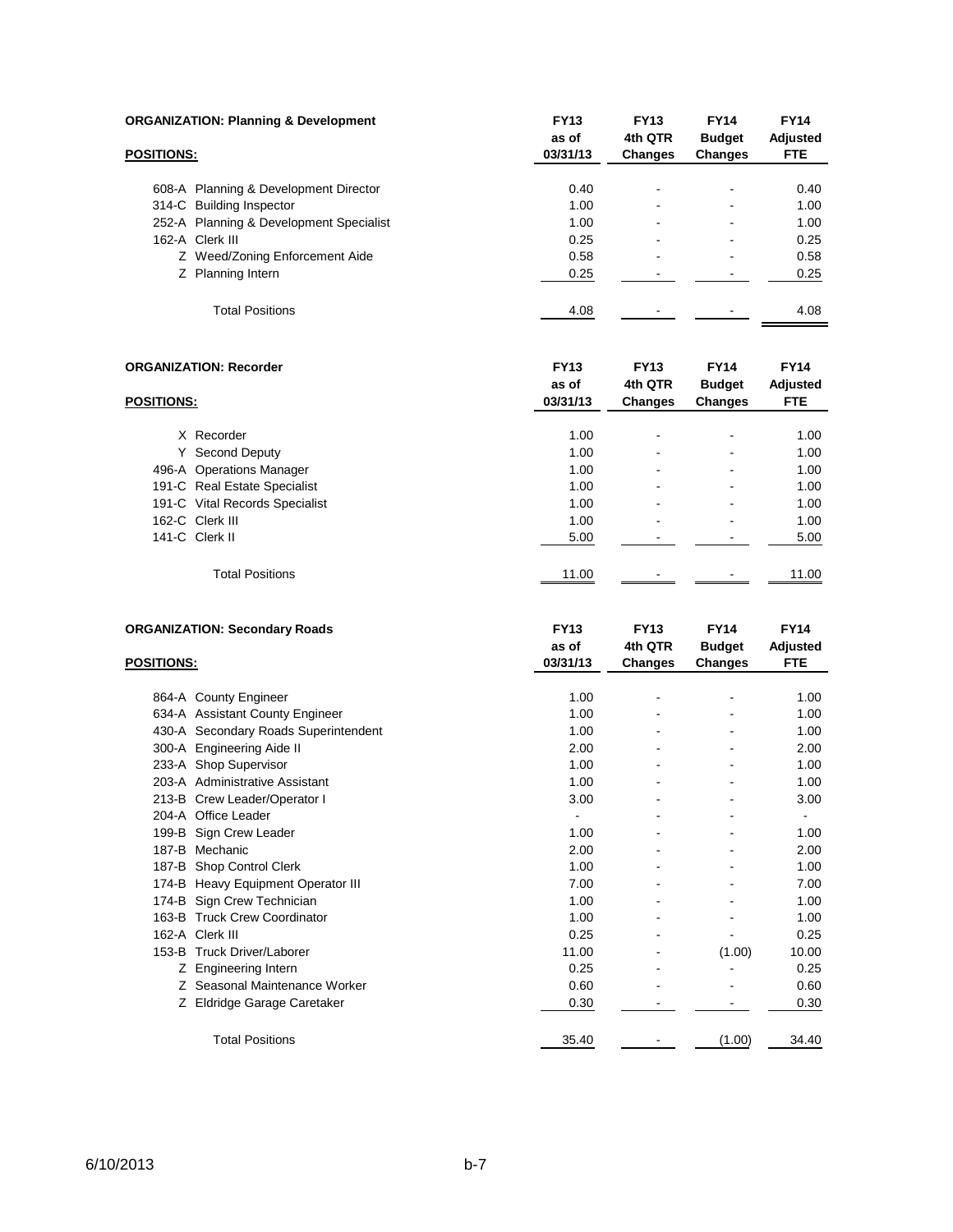| <b>ORGANIZATION: Sheriff</b> |                                                | <b>FY13</b> | <b>FY13</b>    | <b>FY14</b>              | <b>FY14</b>     |
|------------------------------|------------------------------------------------|-------------|----------------|--------------------------|-----------------|
|                              |                                                | as of       | 4th QTR        | <b>Budget</b>            | <b>Adjusted</b> |
| <b>POSITIONS:</b>            |                                                | 03/31/13    | <b>Changes</b> | <b>Changes</b>           | <b>FTE</b>      |
|                              | X Sheriff                                      | 1.00        |                |                          | 1.00            |
|                              | Y Chief Deputy                                 | 1.00        |                |                          | 1.00            |
|                              | 705-A Jail Administrator                       | 1.00        |                |                          | 1.00            |
|                              | 540-A Assistant Jail Administrator             | 1.00        |                |                          | 1.00            |
|                              | 519-A Captain                                  | 1.00        |                |                          | 1.00            |
|                              | 464-A Lieutenant                               | 4.00        |                |                          | 4.00            |
|                              | 451-E Sergeant                                 | 6.00        |                |                          | 6.00            |
|                              | 406-A Shift Commander (Corrections Lieutenant) | 2.00        |                |                          | 2.00            |
|                              | 332-A Corrections Sergeant                     | 14.00       |                |                          | 14.00           |
|                              | 332-A Food Service Manager                     | 1.00        |                | $\overline{\phantom{a}}$ | 1.00            |
|                              | 329-E Deputy                                   | 31.00       |                |                          | 31.00           |
|                              | 323-A Program Services Coordinator             | 2.00        |                | ÷.                       | 2.00            |
|                              | 289-A Classification Specialist                | 2.00        |                |                          | 2.00            |
|                              | 271-A Office Administrator                     | 1.00        |                |                          | 1.00            |
|                              | 262-A Lead Bailiff                             | 1.00        |                |                          | 1.00            |
|                              | 246-H Correction Officer                       | 59.00       |                |                          | 59.00           |
| 220-A Bailiff                |                                                | 11.65       | (0.05)         |                          | 11.60           |
|                              | 220-A Senior Accounting Clerk-Receptionist     | 1.00        | ÷,             |                          | 1.00            |
|                              | 198-A Alternative Sentencing Coordinator       | 1.00        |                |                          | 1.00            |
|                              | 177-C Senior Clerk                             | 1.00        |                |                          | 1.00            |
|                              | 220-C Senior Accounting Clerk                  | 2.00        |                |                          | 2.00            |
|                              | 177-C Inmate Services Clerk                    | 1.00        |                |                          | 1.00            |
|                              | 176-H Jail Custodian/Correction Officer        | 5.00        | (1.00)         |                          | 4.00            |
| 176-C Cook                   |                                                | 3.60        |                | L,                       | 3.60            |
|                              | 162-A Clerk III                                | 3.50        | $\blacksquare$ | 0.10                     | 3.60            |
|                              | <b>Total Positions</b>                         | 157.75      |                | 0.10                     | 157.85          |
|                              | <b>ORGANIZATION: Supervisors, Board of</b>     | <b>FY13</b> | <b>FY13</b>    | <b>FY14</b>              | <b>FY14</b>     |
|                              |                                                | as of       | 4th QTR        | <b>Budget</b>            | Adjusted        |
| <b>POSITIONS:</b>            |                                                | 03/31/13    | <b>Changes</b> | Changes                  | <b>FTE</b>      |
|                              | X Supervisor, Chairman                         | 1.00        |                |                          | 1.00            |
|                              | X Supervisor                                   | 4.00        |                |                          | 4.00            |
|                              |                                                |             |                |                          |                 |
|                              | <b>Total Positions</b>                         | 5.00        |                |                          | 5.00            |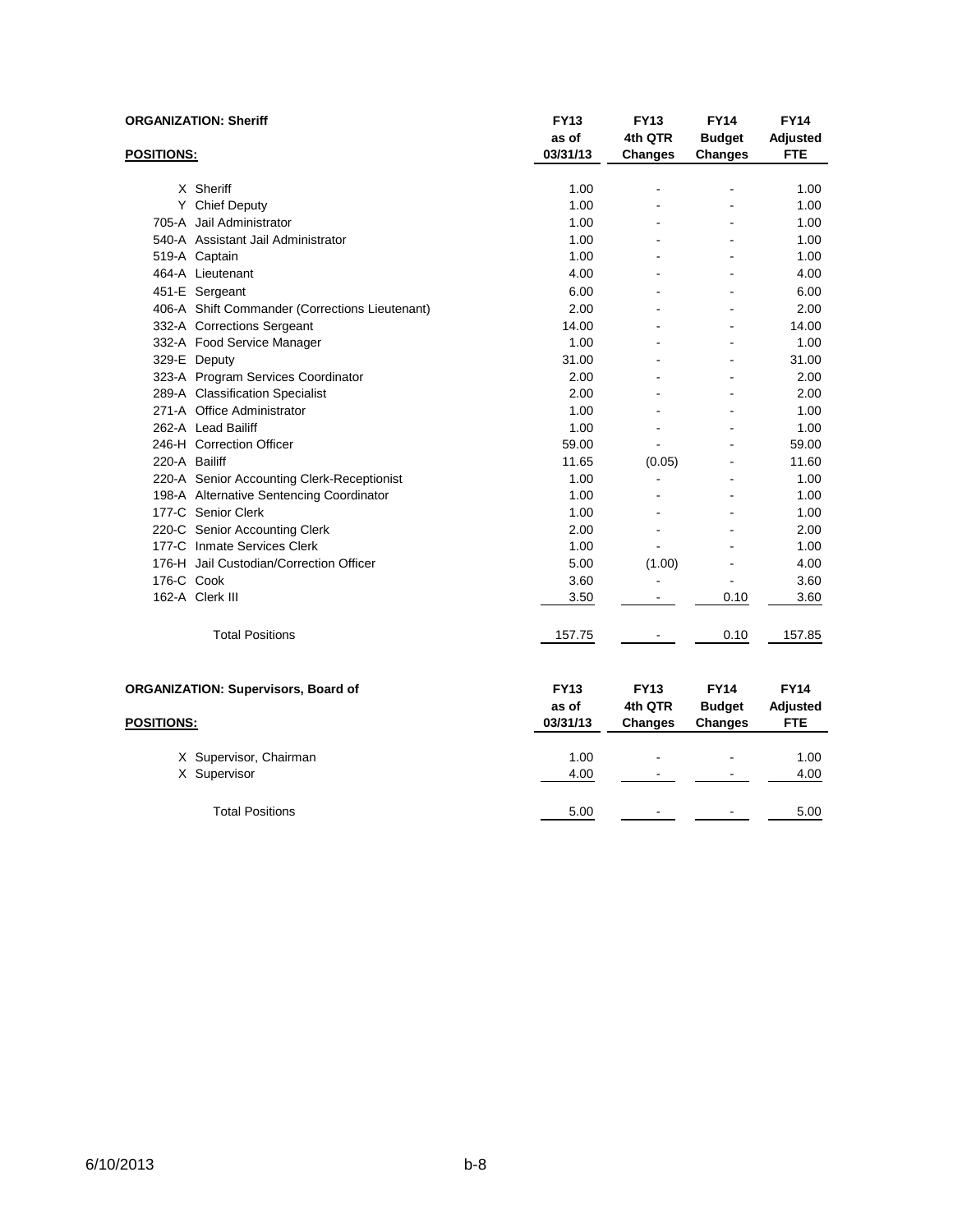| <b>ORGANIZATION: Treasurer</b><br><b>POSITIONS:</b> |                                       | <b>FY13</b><br>as of | <b>FY13</b><br>4th QTR   | <b>FY14</b><br><b>Budget</b> | <b>FY14</b><br>Adjusted |
|-----------------------------------------------------|---------------------------------------|----------------------|--------------------------|------------------------------|-------------------------|
|                                                     |                                       | 03/31/13             | <b>Changes</b>           | <b>Changes</b>               | <b>FTE</b>              |
|                                                     | X Treasurer                           | 1.00                 |                          |                              | 1.00                    |
|                                                     | 611-A Financial Management Supervisor | 1.00                 | $\overline{\phantom{0}}$ |                              | 1.00                    |
|                                                     | 556-A Operations Manager              | 1.00                 |                          |                              | 1.00                    |
|                                                     | 382-A County General Store Manager    | 1.00                 |                          |                              | 1.00                    |
|                                                     | 332-A Tax Accounting Specialist       | 1.00                 | $\overline{\phantom{a}}$ |                              | 1.00                    |
|                                                     | 332-A Motor Vehicle Supervisor        | 1.00                 |                          |                              | 1.00                    |
|                                                     | 191-C Cashier                         | 1.00                 | $\overline{\phantom{a}}$ |                              | 1.00                    |
|                                                     | 177-C Accounting Clerk - Treasurer    | 3.00                 |                          |                              | 3.00                    |
|                                                     | 162-C Clerk III                       | 1.00                 | $\blacksquare$           |                              | 1.00                    |
|                                                     | 151-C Multi-Service Clerk             | 17.00                |                          |                              | 17.00                   |
|                                                     |                                       |                      |                          |                              |                         |
|                                                     |                                       | 28.00                |                          |                              | 28.00                   |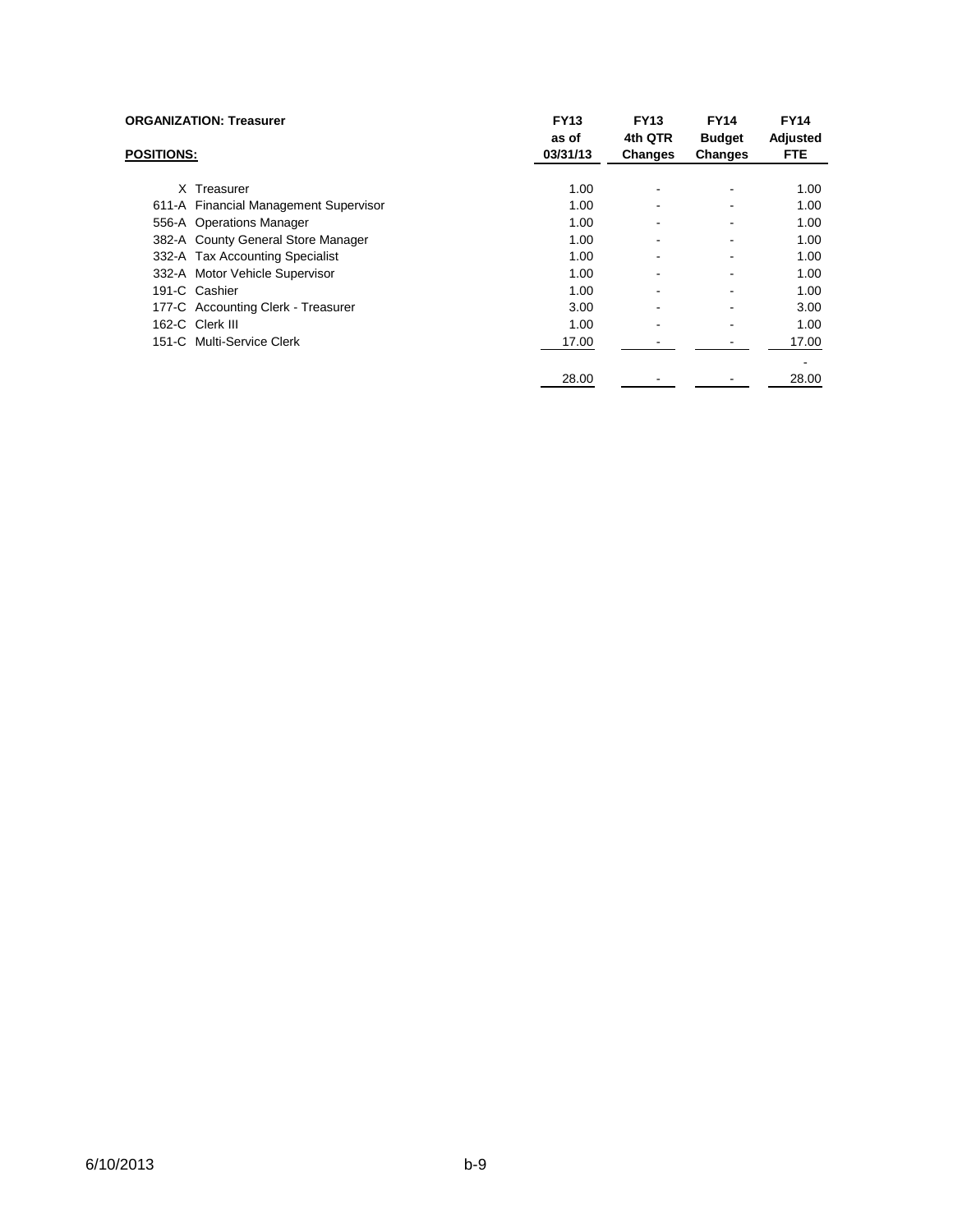$\hat{\mathcal{A}}$ 

### SCOTT COUNTY<br>FY13 APPROPRIATIONS SUMMARY

|                                        | <b>FY14</b> |         | <b>FY14</b>  |
|----------------------------------------|-------------|---------|--------------|
| Description                            | Adopted     | Changes | Appropriated |
| Administration                         | 519,500     | \$0.00  | 519,500      |
| Attorney                               | 2,842,768   | 0.00    | 2,842,768    |
| Auditor                                | 1,485,150   | 0.00    | 1,485,150    |
| <b>Authorized Agencies</b>             | 13,336,253  | 0.00    | 13,336,253   |
| Capital Improvements (general)         | 3,482,415   | 0.00    | 3,482,415    |
| <b>Community Services</b>              | 5,711,117   | 0.00    | 5,711,117    |
| Conservation (net of golf course)      | 3,984,694   | 0.00    | 3,984,694    |
| Debt Service (net of refunded debt)    | 4 377 852   | 0.00    | 4,377,852    |
| <b>Facility &amp; Support Services</b> | 3 533 428   | 0.00    | 3,533,428    |
| Health                                 | 5,844,028   | 0.00    | 5,844,028    |
| <b>Human Resources</b>                 | 416.734     | 0.00    | 416,734      |
| Human Services                         | 77,252      | 0.00    | 77.252       |
| Information Technology                 | 2.304.387   | 0.00    | 2,304,387    |
| Juvenile Court Services                | 1.185,586   | 0.00    | 1,185,586    |
| Non-Departmental                       | 2.218,594   | 0.00    | 2.218.594    |
| Planning & Development                 | 362,660     | 0.00    | 362,660      |
| Recorder                               | 814,777     | 0.00    | 814 777      |
| Secondary Roads                        | 7,338,500   | 0.00    | 7,338,500    |
| Sheriff                                | 14,343,030  | 0.00    | 14,343,030   |
| Supervisors                            | 306,950     | 0.00    | 306.950      |
| Treasurer                              | 1,966,802   | 0.00    | 1,966,802    |
| <b>SUBTOTAL</b>                        | 76,452,477  | 0.00    | 76,452,477   |
| <b>Golf Course Operations</b>          | 1,025,441   | 0.00    | 1,025 441    |
| <b>TOTAL</b>                           | 77,477,918  | 0.00    | 77,477,918   |

 $\hat{\boldsymbol{\gamma}}$ 

 $\sim$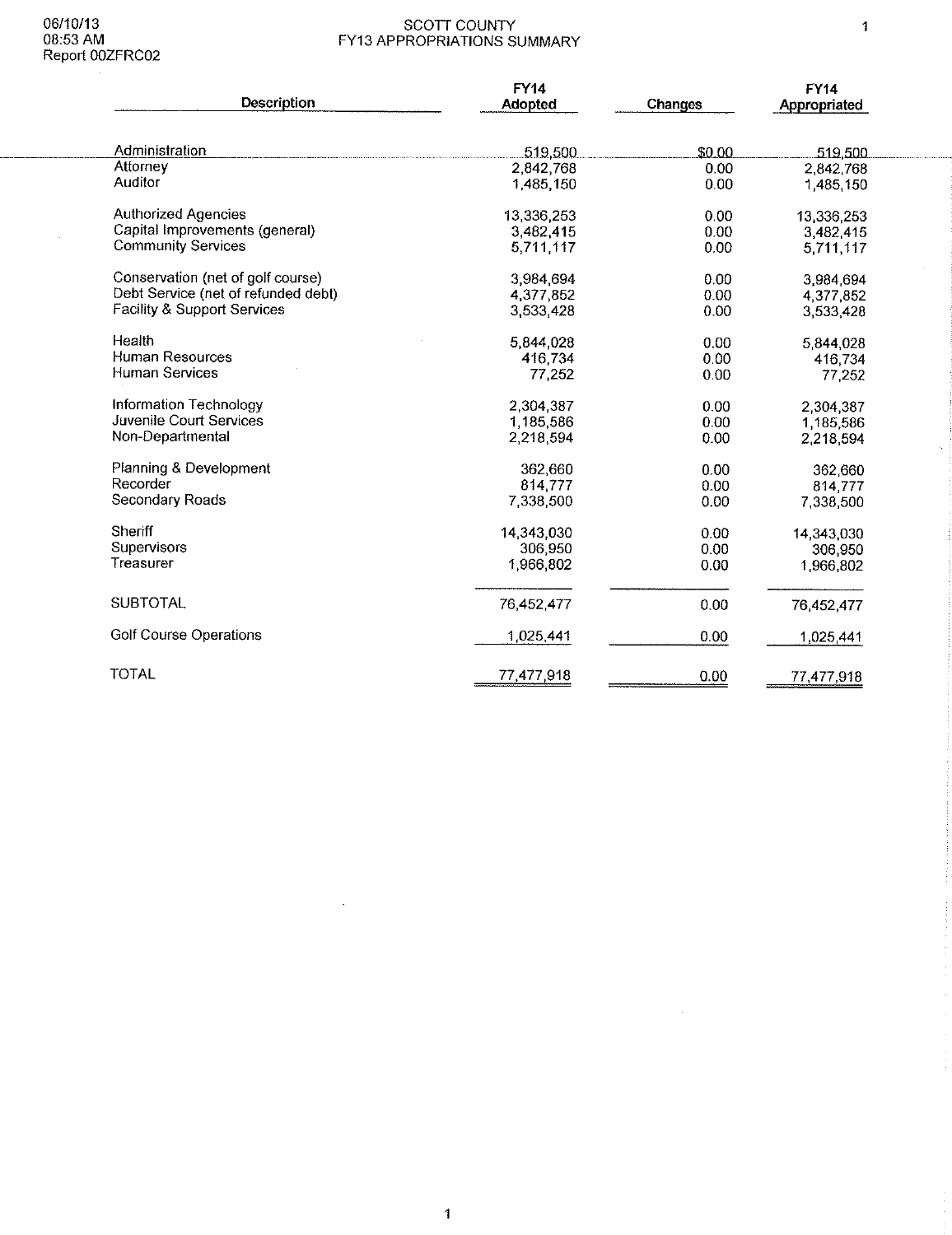| Description                                                          | <b>FY14</b><br>Adopted                 | Changes                      | <b>FY14</b><br>Appropriated            |
|----------------------------------------------------------------------|----------------------------------------|------------------------------|----------------------------------------|
| ORGANIZATION: ADMINISTRATION                                         |                                        |                              |                                        |
| <b>APPROPRIATIONS</b>                                                |                                        |                              |                                        |
| <b>Personal Services</b><br>Expenses<br>Supplies                     | 507,400<br>10,500<br>1,600             | \$0.00<br>0.00<br>0.00       | 507,400<br>10,500<br>1 600             |
| <b>TOTAL APPROPRIATIONS</b>                                          | 519,500                                | 0.00                         | 519,500                                |
| ORGANIZATION: ATTORNEY                                               |                                        |                              |                                        |
| <b>APPROPRIATIONS</b>                                                |                                        |                              |                                        |
| <b>Personal Services</b><br>Equipment<br>Expenses<br>Supplies        | 2,695,318<br>450<br>109,000<br>38,000  | 0.00<br>0.00<br>0.00<br>0.00 | 2.695,318<br>450<br>109,000<br>38,000  |
| <b>TOTAL APPROPRIATIONS</b>                                          | 2,842,768                              | 0.00                         | 2,842,768                              |
| ORGANIZATION: AUDITOR                                                |                                        |                              |                                        |
| <b>APPROPRIATIONS</b>                                                |                                        |                              |                                        |
| Personal Services<br>Expenses<br>Supplies                            | 1,208,030<br>245,820<br>31,300         | 0.00<br>0.00<br>0.00         | 1,208,030<br>245,820<br>31,300         |
| TOTAL APPROPRIATIONS                                                 | 1,485,150                              | 0.00                         | 1,485,150                              |
| ORGANIZATION: CAPITAL IMPROVEMENTS (GENERAL)                         |                                        |                              |                                        |
| <b>APPROPRIATIONS</b>                                                |                                        |                              |                                        |
| Capital Improvements                                                 | 3,482,415                              | 0.00                         | 3,482,415                              |
| TOTAL APPROPRIATIONS                                                 | 3,482,415                              | 0.00                         | 3,482,415                              |
| ORGANIZATION: COMMUNITY SERVICES                                     |                                        |                              |                                        |
| <b>APPROPRIATIONS</b>                                                |                                        |                              |                                        |
| <b>Personal Services</b><br>Equipment<br>Expenses<br><b>Supplies</b> | 832,291<br>1,782<br>4,870,929<br>6,115 | 0.00<br>0.00<br>0.00<br>0.00 | 832,291<br>1,782<br>4,870,929<br>6,115 |
| TOTAL APPROPRIATIONS                                                 | 5,711,117                              | 0.00                         | 5,711,117                              |

l,

 $\frac{1}{\sqrt{2}}$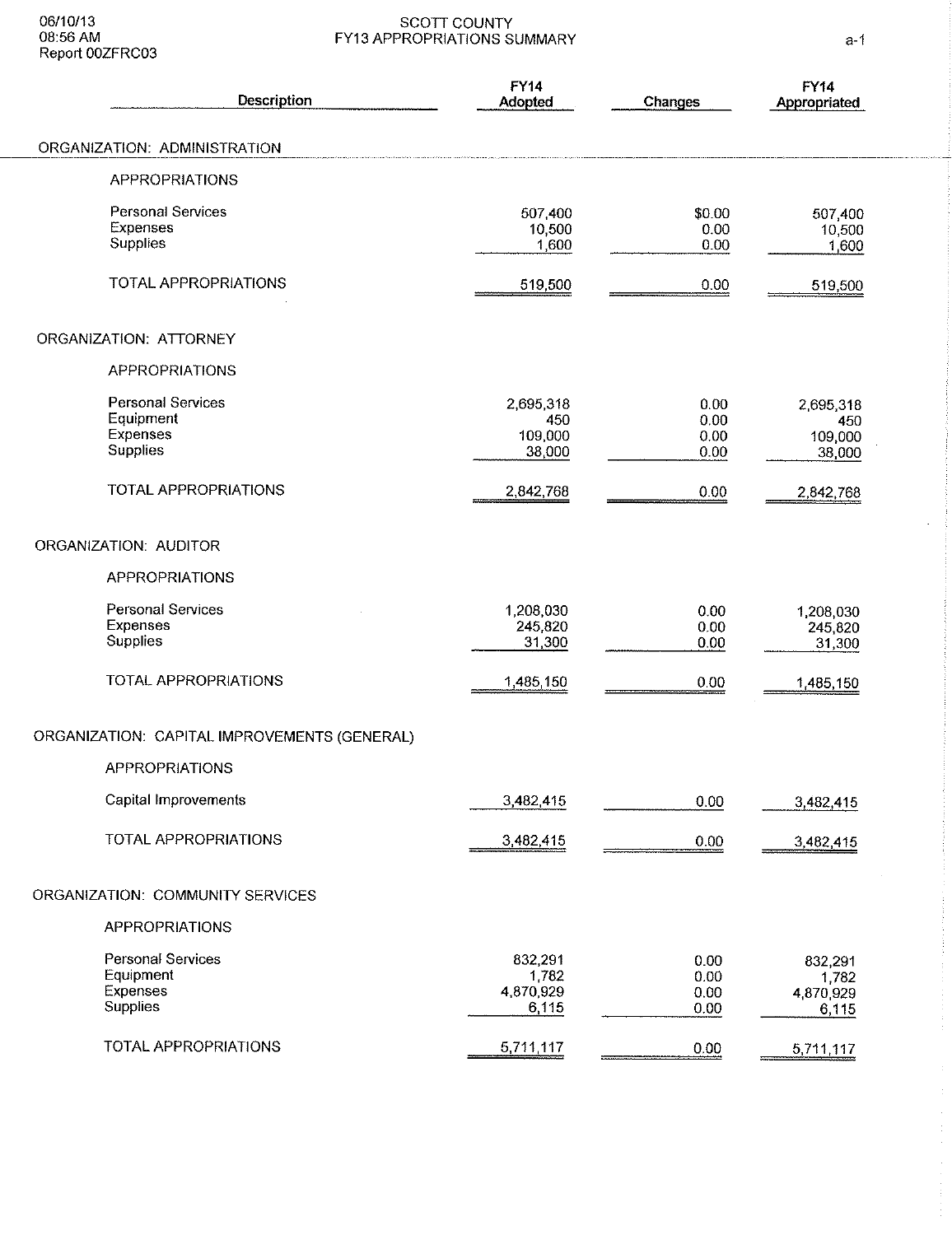|                      | Description                                                                                  | <b>FY14</b><br>Adopted                                | Changes                                | <b>FY14</b><br>Appropriated                           |
|----------------------|----------------------------------------------------------------------------------------------|-------------------------------------------------------|----------------------------------------|-------------------------------------------------------|
|                      | ORGANIZATION: CONSERVATION                                                                   |                                                       |                                        |                                                       |
|                      | <b>APPROPRIATIONS</b>                                                                        |                                                       |                                        |                                                       |
|                      | <b>Personal Services</b><br>Equipment<br>Capital Improvements<br><b>Expenses</b><br>Supplies | 2,320,184<br>227,000<br>537,530<br>473,876<br>426.104 | \$0.00<br>0.00<br>0.00<br>0.00<br>0.00 | 2,320,184<br>227,000<br>537,530<br>473,876<br>426,104 |
|                      | <b>TOTAL APPROPRIATIONS</b>                                                                  | 3,984,694                                             | 0.00                                   | 3,984,694                                             |
|                      | ORGANIZATION: GLYNNS CREEK GOLF COURSE                                                       |                                                       |                                        |                                                       |
|                      | <b>APPROPRIATIONS</b>                                                                        |                                                       |                                        |                                                       |
| <b>Supplies</b>      | Personal Services<br>Equipment<br>Expenses                                                   | 652,246<br>113,000<br>108,195<br>152,000              | 0.00<br>0.00<br>0.00<br>0.00           | 652 246<br>113,000<br>108 195<br>152,000              |
|                      | TOTAL APPROPRIATIONS                                                                         | 1,025,441                                             | 0.00                                   | 1,025,441                                             |
|                      | ORGANIZATION: DEBT SERVICE                                                                   |                                                       |                                        |                                                       |
|                      | APPROPRIATIONS                                                                               |                                                       |                                        |                                                       |
|                      | Debt Service                                                                                 | 4,377,852                                             | 0.00                                   | 4,377,852                                             |
|                      | TOTAL APPROPRIATIONS                                                                         | 4,377,852                                             | 0.00                                   | 4 377,852                                             |
|                      | ORGANIZATION: FACILITY AND SUPPORT SERVICES                                                  |                                                       |                                        |                                                       |
|                      | <b>APPROPRIATIONS</b>                                                                        |                                                       |                                        |                                                       |
| Supplies             | <b>Personal Services</b><br>Equipment<br><b>Expenses</b>                                     | 1,901,703<br>45,200<br>1,383,150<br>203,375           | 0.00<br>0.00<br>0.00<br>0.00           | 1,901,703<br>45,200<br>1,383,150<br>203,375           |
|                      | TOTAL APPROPRIATIONS                                                                         | 3,533,428                                             | 0.00                                   | 3,533,428                                             |
| ORGANIZATION: HEALTH |                                                                                              |                                                       |                                        |                                                       |
|                      | <b>APPROPRIATIONS</b>                                                                        |                                                       |                                        |                                                       |
| Expenses<br>Supplies | <b>Personal Services</b>                                                                     | 3,669,442<br>2,112,983<br>61,603                      | 0.00<br>0.00<br>0.00                   | 3,669,442<br>2,112,983<br>61,603                      |
|                      | TOTAL APPROPRIATIONS                                                                         | 5,844,028                                             | 0.00                                   | 5,844,028                                             |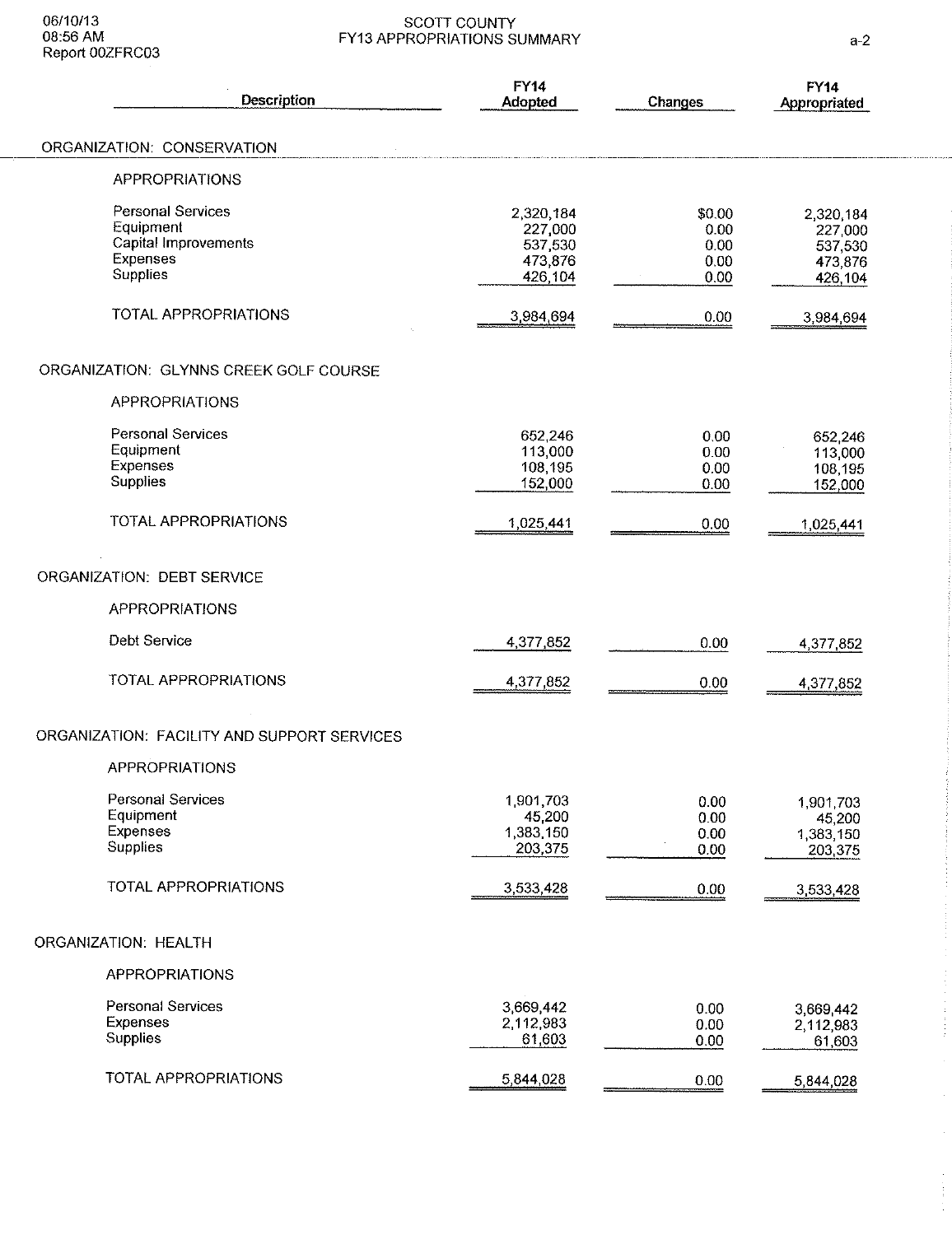$\bar{\beta}$ 

### SCOTT COUNTY<br>FY13 APPROPRIATIONS SUMMARY

| Description                                                          | <b>FY14</b><br>Adopted                 | Changes                      | <b>FY14</b><br>Appropriated            |
|----------------------------------------------------------------------|----------------------------------------|------------------------------|----------------------------------------|
| ORGANIZATION: HUMAN RESOURCES                                        |                                        |                              |                                        |
| <b>APPROPRIATIONS</b>                                                |                                        |                              |                                        |
| <b>Personal Services</b><br>Expenses<br>Supplies                     | 307,984<br>105,450<br>3,300            | \$0.00<br>0.00<br>0.00       | 307,984<br>105,450<br>3,300            |
| <b>TOTAL APPROPRIATIONS</b>                                          | 416,734                                | 0.00                         | 416,734                                |
| <b>ORGANIZATION: HUMAN SERVICES</b>                                  |                                        |                              |                                        |
| <b>APPROPRIATIONS</b>                                                |                                        |                              |                                        |
| Equipment<br>Expenses<br>Supplies                                    | 100<br>50,799<br>26,353                | 0.00<br>0.00<br>0.00         | 100<br>50,799<br>26,353                |
| <b>TOTAL APPROPRIATIONS</b>                                          | 77,252                                 | 0.00                         | 77,252                                 |
| ORGANIZATION: INFORMATION TECHNOLOGY                                 |                                        |                              |                                        |
| <b>APPROPRIATIONS</b>                                                |                                        |                              |                                        |
| <b>Personal Services</b><br>Equipment<br>Expenses<br>Supplies        | 1,446,987<br>6,000<br>845,500<br>5,900 | 0.00<br>0.00<br>0.00<br>0.00 | 1,446,987<br>6,000<br>845,500<br>5,900 |
| <b>TOTAL APPROPRIATIONS</b>                                          | 2,304,387                              | 0.00                         | 2,304,387                              |
| ORGANIZATION: JUVENILE COURT SERVICES                                |                                        |                              |                                        |
| <b>APPROPRIATIONS</b>                                                |                                        |                              |                                        |
| <b>Personal Services</b><br>Equipment<br>Expenses<br><b>Supplies</b> | 1,079,486<br>1,600<br>61,800<br>42,700 | 0.00<br>0.00<br>0.00<br>0.00 | 1,079,486<br>1,600<br>61,800<br>42,700 |
| TOTAL APPROPRIATIONS                                                 | 1,185,586                              | 0.00                         | 1,185,586                              |
| ORGANIZATION: NON-DEPARTMENTAL                                       |                                        |                              |                                        |
| <b>APPROPRIATIONS</b>                                                |                                        |                              |                                        |
| <b>Personal Services</b><br>Expenses<br>Supplies                     | 728,071<br>1,487,623<br>2,900          | 0.00<br>0.00<br>0.00         | 728,071<br>1,487,623<br>2,900          |
| TOTAL APPROPRIATIONS                                                 | 2,218,594                              | 0.00                         | 2,218,594                              |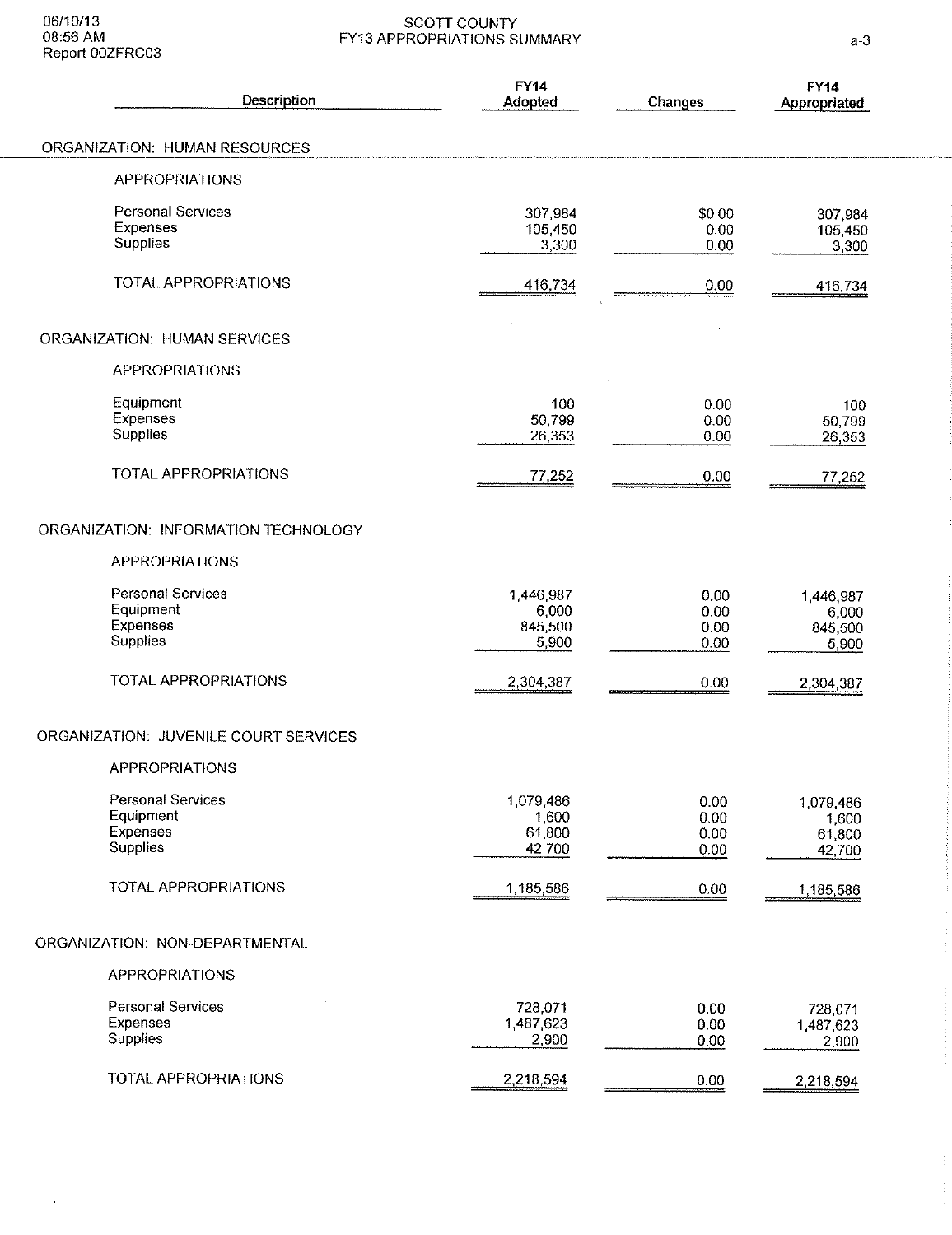| Description                                                                                                                                                                                                                                                                                                      | <b>FY14</b><br>Adopted                                                                                                                             | <b>Changes</b>                                                                                       | <b>FY14</b><br>Appropriated                                                                                                                        |
|------------------------------------------------------------------------------------------------------------------------------------------------------------------------------------------------------------------------------------------------------------------------------------------------------------------|----------------------------------------------------------------------------------------------------------------------------------------------------|------------------------------------------------------------------------------------------------------|----------------------------------------------------------------------------------------------------------------------------------------------------|
| ORGANIZATION: PLANNING & DEVELOPMENT                                                                                                                                                                                                                                                                             |                                                                                                                                                    |                                                                                                      |                                                                                                                                                    |
| <b>APPROPRIATIONS</b>                                                                                                                                                                                                                                                                                            |                                                                                                                                                    |                                                                                                      |                                                                                                                                                    |
| <b>Personal Services</b><br>Expenses<br><b>Supplies</b>                                                                                                                                                                                                                                                          | 305 360<br>51,450<br>5,850                                                                                                                         | \$0.00<br>0.00<br>0.00                                                                               | 305,360<br>51,450<br>5,850                                                                                                                         |
| TOTAL APPROPRIATIONS                                                                                                                                                                                                                                                                                             | 362,660                                                                                                                                            | 0.00                                                                                                 | 362,660                                                                                                                                            |
| <b>ORGANIZATION: RECORDER</b>                                                                                                                                                                                                                                                                                    |                                                                                                                                                    |                                                                                                      |                                                                                                                                                    |
| <b>APPROPRIATIONS</b>                                                                                                                                                                                                                                                                                            |                                                                                                                                                    |                                                                                                      |                                                                                                                                                    |
| <b>Personal Services</b><br><b>Expenses</b><br>Supplies                                                                                                                                                                                                                                                          | 754,708<br>47,869<br>12,200                                                                                                                        | 0.00<br>0.00<br>0.00                                                                                 | 754,708<br>47,869<br>12,200                                                                                                                        |
| <b>TOTAL APPROPRIATIONS</b>                                                                                                                                                                                                                                                                                      | 814,777                                                                                                                                            | 0.00                                                                                                 | 814,777                                                                                                                                            |
| ORGANIZATION: SECONDARY ROADS<br><b>APPROPRIATIONS</b>                                                                                                                                                                                                                                                           |                                                                                                                                                    |                                                                                                      |                                                                                                                                                    |
| Administration<br>Engineering<br><b>Bridges &amp; Culverts</b><br>Roads<br>Snow & Ice Control<br><b>Traffic Controls</b><br><b>Road Clearing</b><br>New Equipment<br><b>Equipment Operation</b><br>Tools, Materials & Supplies<br>Real Estate & Buildings<br>Roadway Construction<br><b>TOTAL APPROPRIATIONS</b> | 198,000<br>433,500<br>240,000<br>2,250,000<br>453,000<br>227,000<br>180,000<br>693,000<br>1,206,500<br>77,500<br>175,000<br>1,205,000<br>7,338,500 | 0.00<br>0.00<br>0.00<br>0.00<br>0.00<br>0.00<br>0.00<br>0.00<br>0.00<br>0.00<br>0.00<br>0.00<br>0.00 | 198,000<br>433,500<br>240,000<br>2,250,000<br>453,000<br>227,000<br>180,000<br>693,000<br>1,206,500<br>77,500<br>175,000<br>1,205,000<br>7,338,500 |
| ORGANIZATION: SHERIFF                                                                                                                                                                                                                                                                                            |                                                                                                                                                    |                                                                                                      |                                                                                                                                                    |
| <b>APPROPRIATIONS</b>                                                                                                                                                                                                                                                                                            |                                                                                                                                                    |                                                                                                      |                                                                                                                                                    |
| <b>Personal Services</b><br>Equipment<br>Expenses<br>Supplies                                                                                                                                                                                                                                                    | 12,744,404<br>63,015<br>637,429<br>898,182                                                                                                         | 0.00<br>0.00<br>0.00<br>0.00                                                                         | 12,744,404<br>63,015<br>637,429<br>898,182                                                                                                         |
| TOTAL APPROPRIATIONS                                                                                                                                                                                                                                                                                             | 14,343,030                                                                                                                                         | 0.00                                                                                                 | 14,343,030                                                                                                                                         |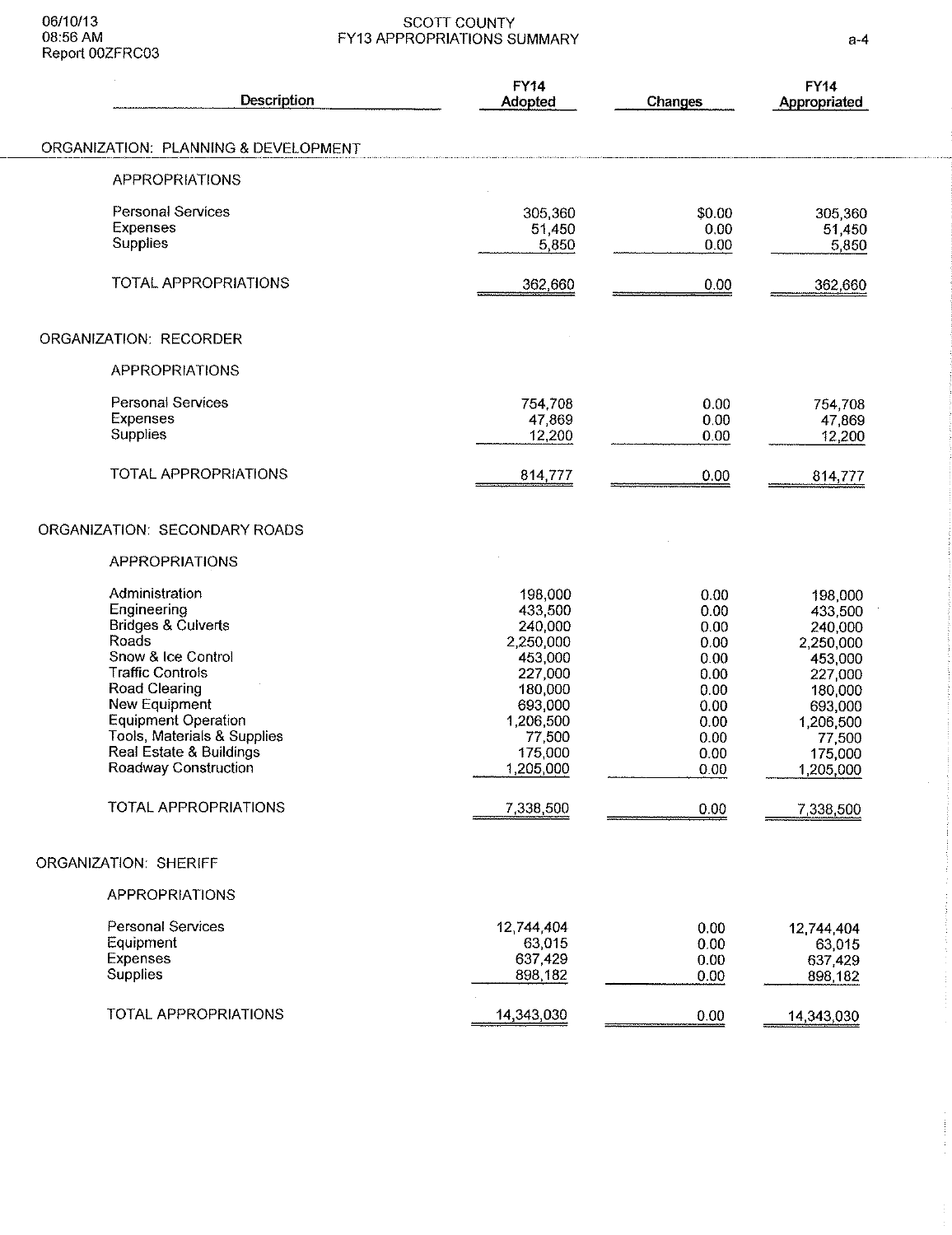| Description                                      | <b>FY14</b><br>Adopted         | Changes                | <b>FY14</b><br>Appropriated    |
|--------------------------------------------------|--------------------------------|------------------------|--------------------------------|
| ORGANIZATION: SUPERVISORS, BOARD OF              |                                |                        |                                |
| <b>APPROPRIATIONS</b>                            |                                |                        |                                |
| <b>Personal Services</b><br>Expenses<br>Supplies | 295,425<br>10,700<br>825       | \$0.00<br>0.00<br>0.00 | 295,425<br>10,700<br>825       |
| <b>TOTAL APPROPRIATIONS</b>                      | 306,950                        | 0.00                   | 306,950                        |
| ORGANIZATION: TREASURER                          |                                |                        |                                |
| <b>APPROPRIATIONS</b>                            |                                |                        |                                |
| <b>Personal Services</b><br>Expenses<br>Supplies | 1.810.937<br>111,740<br>44,125 | 0.00<br>0.00<br>0.00   | 1,810,937<br>111 740<br>44 125 |
| TOTAL APPROPRIATIONS                             | 1,966,802                      | 0.00                   | 1,966,802                      |
| ORGANIZATION: BI-STATE PLANNING COMMISSION       |                                |                        |                                |
| <b>APPROPRIATIONS</b>                            |                                |                        |                                |
| Expenses                                         | 89,351                         | 0.00                   | 89,351                         |
| TOTAL APPROPRIATIONS                             | 89,351                         | 0.00                   | 89,351                         |
| ORGANIZATION: BUFFALO VOLUNTEER AMBULANCE        |                                |                        |                                |
| <b>APPROPRIATIONS</b>                            |                                |                        |                                |
| Expenses                                         | 32,650                         | 0.00                   | 32,650                         |
| <b>TOTAL APPROPRIATIONS</b>                      | 32,650                         | 0.00                   | 32,650                         |
| ORGANIZATION: CENTER FOR ALCOHOL/DRUG SERVICES   |                                |                        |                                |
| <b>APPROPRIATIONS</b>                            |                                |                        |                                |
| Expenses                                         | 688,331                        | 000                    | 688,331                        |
| TOTAL APPROPRIATIONS                             | 688,331                        | 0.00                   | 688,331                        |
| ORGANIZATION: CENTER FOR AGING SERVICES          |                                |                        |                                |
| <b>APPROPRIATIONS</b>                            |                                |                        |                                |
| Expenses                                         | 213,750                        | 0.00                   | 213,750                        |
| TOTAL APPROPRIATIONS                             | 213,750                        | 0.00                   | 213,750                        |

 $\frac{1}{2}$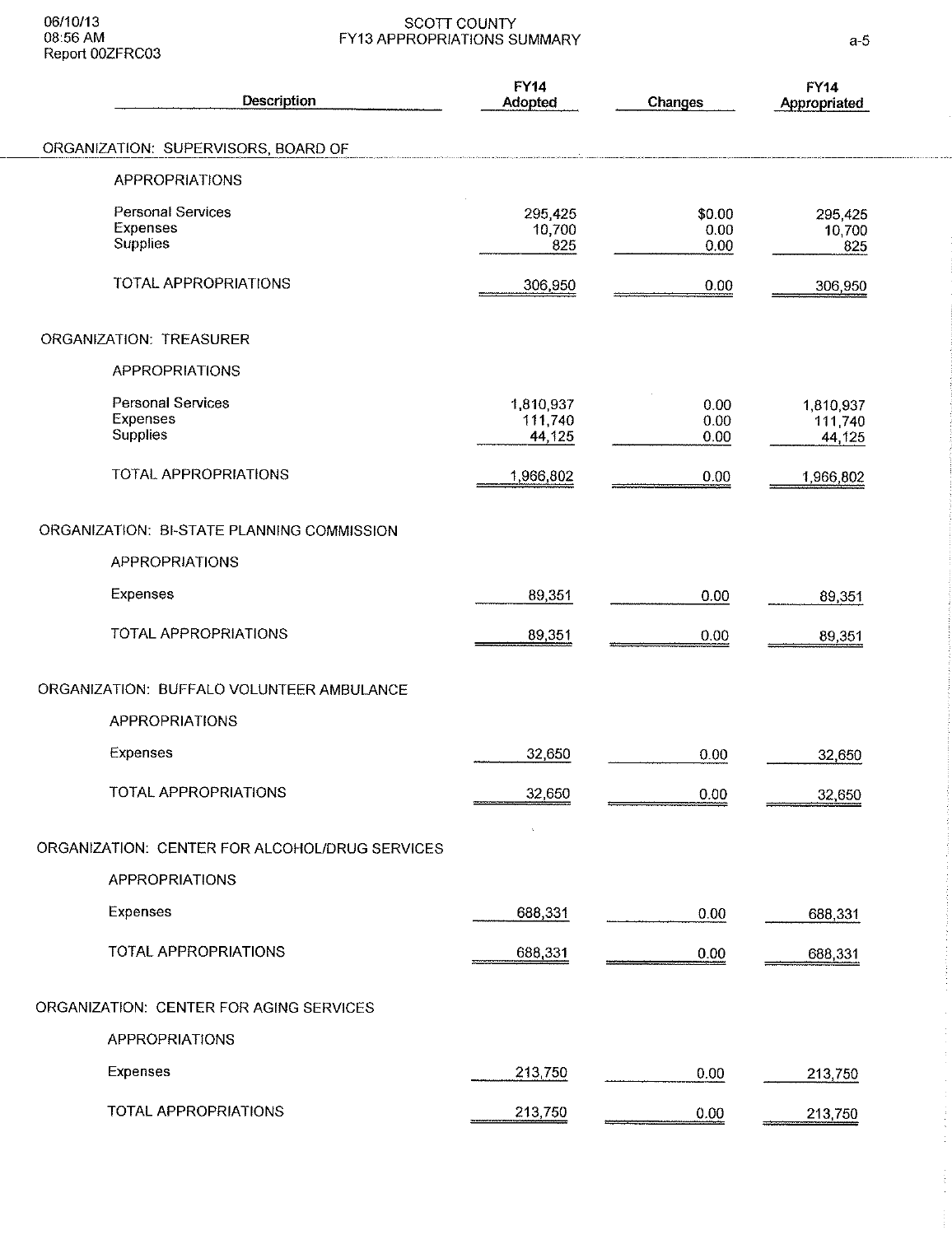06/10/13<br>08:56 AM<br>Report 00ZFRC03

### SCOTT COUNTY<br>FY13 APPROPRIATIONS SUMMARY

| Description                                      | <b>FY14</b><br>Adopted | Changes | <b>FY14</b><br>Appropriated |
|--------------------------------------------------|------------------------|---------|-----------------------------|
| ORGANIZATION: COMMUNITY HEALTH CARE              |                        |         |                             |
| <b>APPROPRIATIONS</b>                            |                        |         |                             |
| Expenses                                         | 355,013                | \$0.00  | 355,013                     |
| TOTAL APPROPRIATIONS                             | 355,013                | 0.00    | 355,013                     |
| ORGANIZATION: DURANT VOLUNTEER AMBULANCE         |                        |         |                             |
| <b>APPROPRIATIONS</b>                            |                        |         |                             |
| Expenses                                         | 20,000                 | 0.00    | 20,000                      |
| TOTAL APPROPRIATIONS                             | 20,000                 | 0.00    | 20,000                      |
| ORGANIZATION: EMERGENCY MANAGEMENT AGENCY        |                        |         |                             |
| <b>APPROPRIATIONS</b>                            |                        |         |                             |
| Expenses                                         | 7,329,323              | 0.00    | 7,329,323                   |
| <b>TOTAL APPROPRIATIONS</b>                      | 7,329,323              | 0.00    | 7,329,323                   |
| ORGANIZATION: GENESIS VISITING NURSE ASSOCIATION |                        |         |                             |
| <b>APPROPRIATIONS</b>                            |                        |         |                             |
| ORGANIZATION: HANDICAPPED DEVELOPMENT CENTER     |                        |         |                             |
| <b>APPROPRIATIONS</b>                            |                        |         |                             |
| Expenses                                         | 247,797                | 0,00    | 247,797                     |
| TOTAL APPROPRIATIONS                             | 247,797                | 0.00    | 247,797                     |
| ORGANIZATION: HUMANE SOCIETY                     |                        |         |                             |
| <b>APPROPRIATIONS</b>                            |                        |         |                             |
| Expenses                                         | 33,317                 | 0.00    | 33,317                      |
| <b>TOTAL APPROPRIATIONS</b>                      | 33,317                 | 0.00    | 33,317                      |

 $a-6$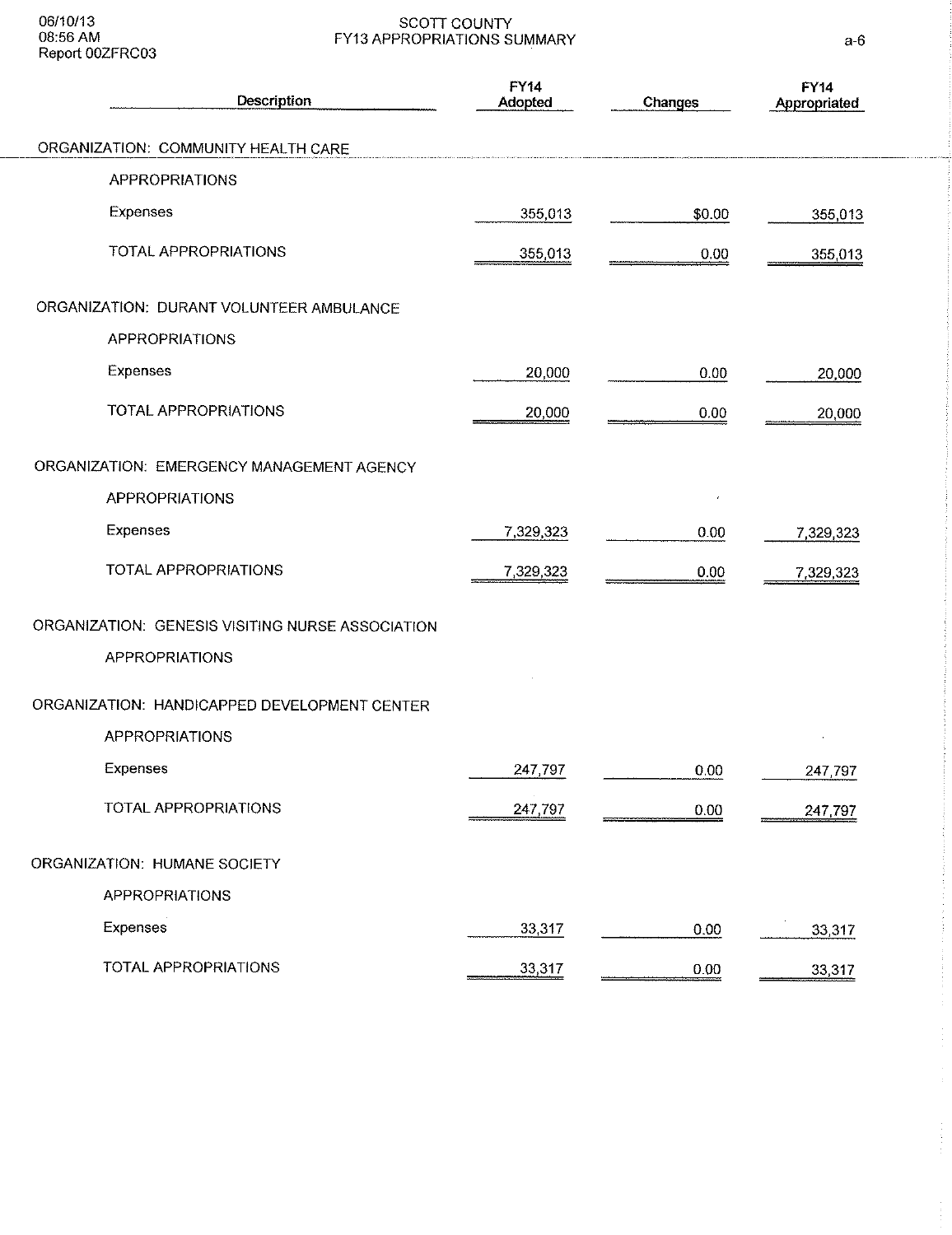06/10/13<br>08:56 AM<br>Report 00ZFRC03

## SCOTT COUNTY<br>FY13 APPROPRIATIONS SUMMARY

| Description                                              | <b>FY14</b><br>Adopted | Changes | <b>FY14</b><br>Appropriated |
|----------------------------------------------------------|------------------------|---------|-----------------------------|
| ORGANIZATION: LIBRARY                                    |                        |         |                             |
| <b>APPROPRIATIONS</b>                                    |                        |         |                             |
| Expenses                                                 | 551,588                | \$0.00  | 551,588                     |
| TOTAL APPROPRIATIONS                                     | 551,588                | 0.00    | 551,588                     |
| ORGANIZATION: MEDIC AMBULANCE                            |                        |         |                             |
| ORGANIZATION: QUAD-CITY CONVENTION & VISITORS BUREAU     |                        |         |                             |
| <b>APPROPRIATIONS</b>                                    |                        |         |                             |
| Expenses                                                 | 70,000                 | 0.00    | 70,000                      |
| <b>TOTAL APPROPRIATIONS</b>                              | 70,000                 | 0.00    | 70,000                      |
| ORGANIZATION: QUAD-CITY DEVELOPMENT GROUP                |                        |         |                             |
| <b>APPROPRIATIONS</b>                                    |                        |         |                             |
| Expenses                                                 | 100,000                | 0.00    | 100.000                     |
| TOTAL APPROPRIATIONS                                     | 100,000                | 0.00    | 100,000                     |
| ORGANIZATION: VERA FRENCH COMMUNITY MENTAL HEALTH CENTER |                        |         |                             |
| <b>APPROPRIATIONS</b>                                    |                        |         |                             |
| Expenses                                                 | 3,605,133              | 0.00    | 3,605,133                   |
| TOTAL APPROPRIATIONS                                     | 3,605,133              | 0.00    | 3,605,133                   |